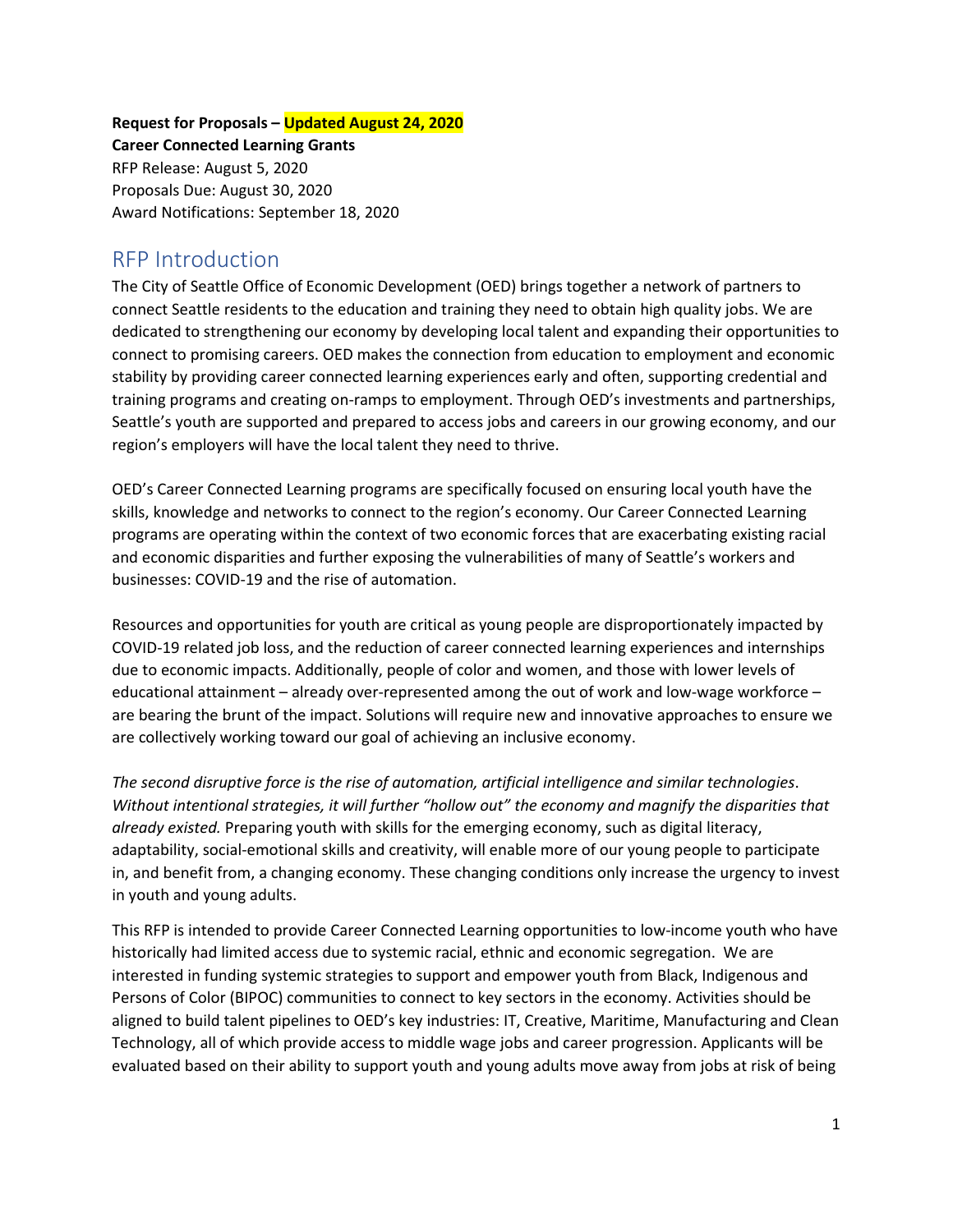eliminated either due to COVID-19 or advancing technology, toward the emerging economy of the future.

Successful applicants will demonstrate their ability to support BIPOC youth who otherwise would not have the opportunities or networks to build connections to the labor markets. Awarded grantees will have demonstrated their ability to mitigate the impacts of COVID-19 in their communities, build capacity and the infrastructure within their organizations to provide career connected learning experiences for youth ages 14-24 that create deeper connections to the workforce, and support youth to build social capital.

## Timeline

| <b>RFP Released:</b>    | August 5, 2020                                                                                                                                    |
|-------------------------|---------------------------------------------------------------------------------------------------------------------------------------------------|
| <b>Question Period:</b> | Between August 5, 2020 and August 28, 2020 you may submit<br>guestions to sasha.gourevitch@seattle.gov related to the<br>application and process. |
|                         | Questions and answers will be posted on OED's website.                                                                                            |

Proposals must be emailed to [sasha.gourevitch@seattle.gov](mailto:sasha.gourevitch@seattle.gov) by midnight on **August 30, 2020**.

| <b>Award Notifications:</b> | September 18, 2020 |
|-----------------------------|--------------------|
|                             |                    |

The City may make changes to this RFP if, in the sole judgment of the City, the change will not compromise the City's objectives in this solicitation. Any change to this RFP will be made by written addendum issued by the City and shall become part of this RFP.

If awarded, grantees will work with OED to enter into contract negotiations to refine the scope of work and deliverables. Activities may begin once the contract has been fully executed. Contract awards will be up to 18 months from the date the contract is signed.

The City of Seattle retains the right to reject any responses and is not required to award any funds if, in its opinion, the response failed to meet its requirements. The City of Seattle reserves the right to issue multiple or partial awards.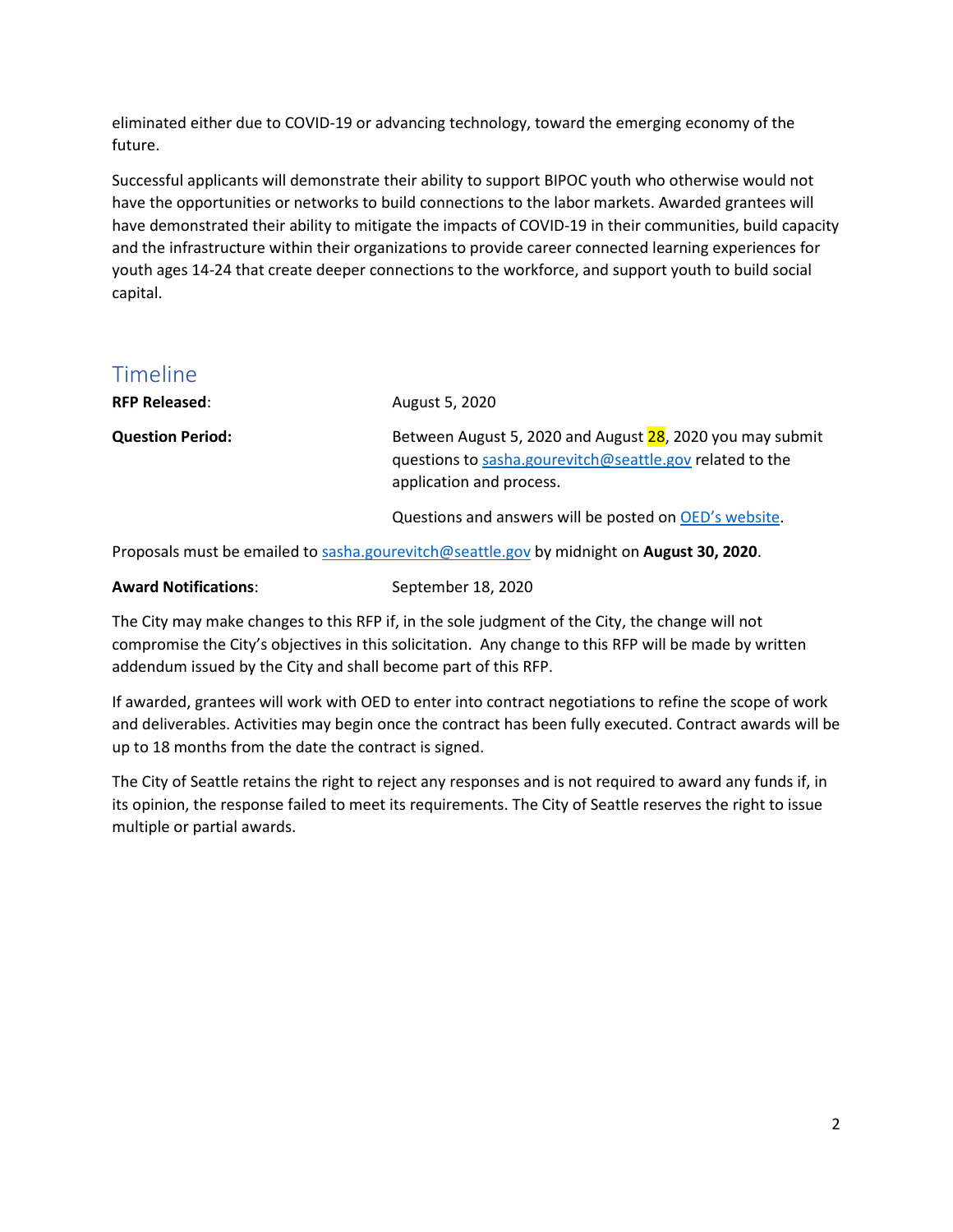# Economic Context

## Pre-COVID-19

While Seattle's pre-COVID-19 growth had been historic in scale, it has also increased disparities in our community, particularly by exacerbating existing multigenerational wealth and income gaps between white residents and communities of color. In the Seattle metro area, the median household income of white families (\$105,100) is significantly higher than all other communities and is over double that of Black households (\$42,500).<sup>[1](#page-2-0)</sup> Data from historic employment and income gains show little progress in erasing these disparities, as communities of color are overrepresented in low-wage occupations and underrepresented in sectors offering the highest wages and career opportunities. Data also shows that Seattle's young people are not being adequately prepared for an economy where a pathway to a living wage is increasingly requiring a postsecondary degree or credential. With only 55% of Seattle Public School graduates earning a postsecondary credential within eight years of high school graduation, and persistent achievement gaps by race and ethnicity<sup>[2](#page-2-1)</sup>, many of our young people are at risk of being left further behind. This growing economic inequity is an unacceptable condition at odds with the City's vision for an inclusive economy.

## COVID-19 Economic Context

Between March 8th and May 9th, 606,688 in the Seattle-Tacoma-Bellevue Metropolitan Statistical Area (Seattle MSA) applied for Unemployment Insurance (UI). The Arts and Entertainment industry has lost the largest percentage of workers, with UI claims accounting for 70% of the pre-COVID jobs. Education, Accommodation and Food Service, Construction, Manufacturing, and Retail have also seen UI claims for more than one-third of their pre-COVID-19 jobs. Based on the number of workers affected, Accommodation and Food Service has the largest number of UI claims, followed by Manufacturing, Healthcare, Construction, and Retail. With the loss of 50,000 jobs in these industries, it is an opportunity for retraining in jobs and careers that are both deemed "essential" services during COVID-19 and therefore permitted to continue operations, as well as jobs and careers that successfully prepare youth for the emerging economy and position them to access middle wage careers.

Seattle Jobs Initiative's report, *COVID-19 and the Future of Work,* also shows the overlay of occupations with the most UI claims by automation risk. Retail salespersons, carpenters, and taxi drivers and chauffeurs top the list with the most UI claims and high risk of automation, whereas waiters and waitresses, sales managers, general and operations managers and hairstylists top the list of UI claims with moderate risk to automation. The report also points out that while these occupations might not be fully automated immediately, the need to maintain physical distancing and decrease labor costs increases the likelihood that many tasks and jobs will become automated faster than previously predicted.

<span id="page-2-0"></span><sup>&</sup>lt;sup>1</sup> Seattle Times, October 7<sup>th</sup>, 2019

<span id="page-2-1"></span><sup>2</sup> Source: OSPI - Education Research and Data Center High School Feedback Report of SPS 2009 Graduates, accessed on 10/7/19. This data shows that only 37% of Black/African American students and 39% of Latinx students achieved a postsecondary degree within 8 years of graduation.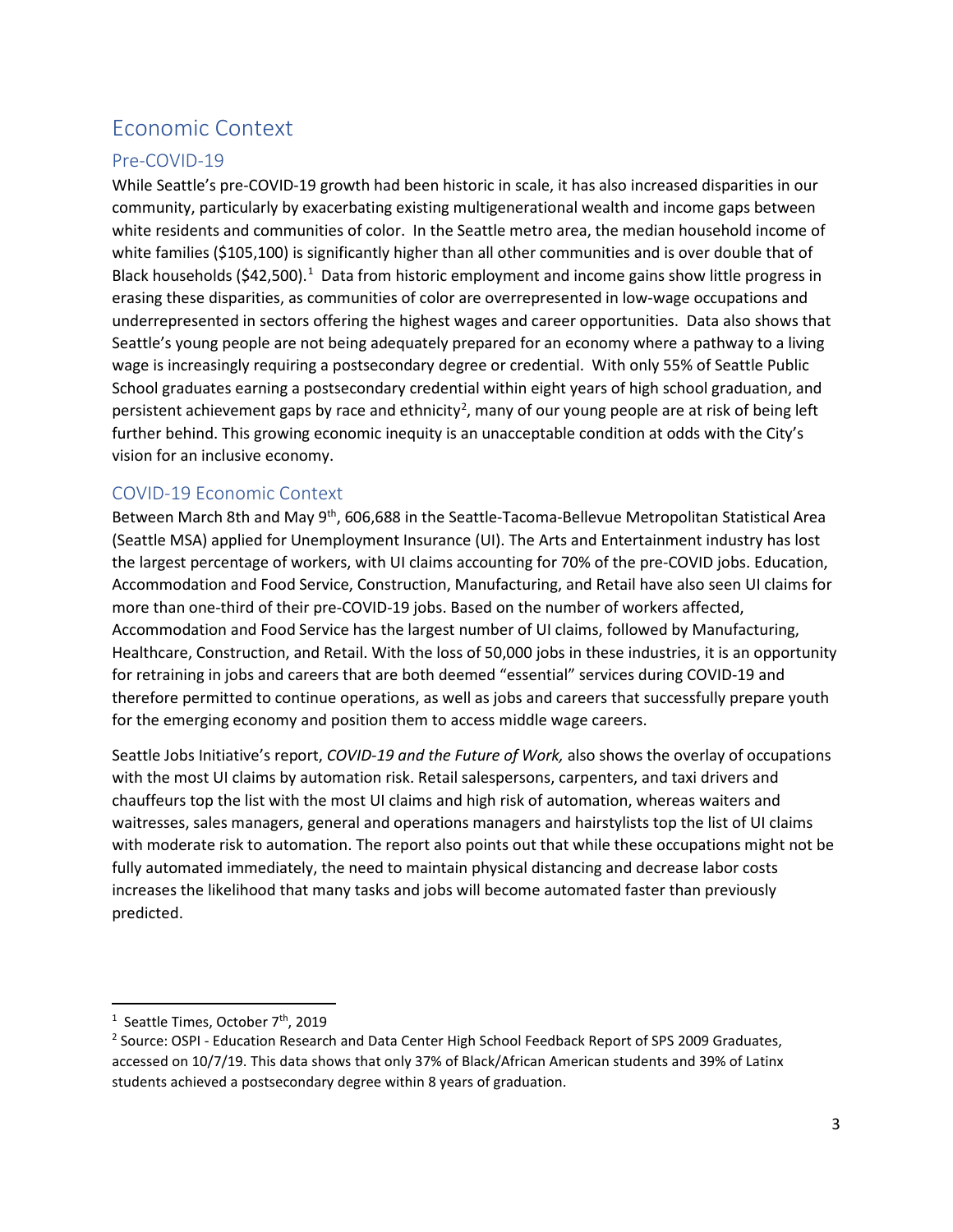Those without a high school diploma filed higher rates of UI claims (6% of UI Claims vs. 3% of the population) as did those with a high school diploma or equivalent (30% of UI claims vs. 21% of the population. Young people ages 18-24 filed 12% of UI claims, but only represent 9.6% of the population.

# Future of Work

The premium on skills and higher education will continue to grow in the future, widening the income gap in the labor market resulting in ongoing economic inequality unless effective countermeasures are taken. Increasing levels of automation will displace repetitive tasks of entry-level workers. The remaining entry-level jobs traditionally accessible to undereducated, or first time, employees (like youth) will require ever-increasing levels of technical skills and an ability to use automation tools. Concurrently employers will increasingly rely on outsourced or contracted ('gig') work; traditional education and training activities may need to be augmented to support the new world of work.

The future economy will also shift the demand for skills. The largest drivers of this shift are the increase in interconnectedness via the Internet of Things (IoT) and the corresponding increase in the volume of data, in combination with advancements in artificial intelligence (AI) and computing. Though some predictions go so far as stating that automation will make the skills of most workers obsolete, the historical precedent is that after a period of dislocation, new jobs will emerge to replace and surpass lost jobs, and new skills will be needed. Thus, the network economy and automation present an opportunity to focus human effort on things that humans do well that computers do not, and to work alongside and direct automation and machine learning. To prepare people for the network economy workforce, training and education need to focus on four main categories: *digital skills, adaptability, socialemotional skills, and creativity*. [3](#page-3-0)

# Funding Opportunity

OED is seeking innovative proposals to *increase the number and quality of career experiences and opportunities, for young people ages 14-24, that provide access to and preparation for employment in Seattle's current and future economy*. Successful proposals will demonstrate an applicant's ability to help young people transition from jobs lost to COVID-19 or at risk of being replaced by emerging technology to jobs and skillsets of the future.

Our priorities for this RFP are to:

- 1. Address systemic barriers in accessing Career Connected Learning experiences that provide young people with knowledge, preparation, and access to careers.
- 2. Build replicable best practice for high quality Career Connected Learning experiences that adhere to public health guidelines for distance learning/social distancing.
- 3. Provide high quality activities aligned to the career connected learning continuum referenced below for youth ages 14-24. *(See the Appendix for complimentary research on best practices, including a toolkit for moving youth employment activities online).*
- 4. Expand access, opportunity, and career navigation to youth with the greatest need and the least connection to the labor market.

<span id="page-3-0"></span><sup>3</sup> *COVID-19 and the Future of Work*, Seattle Jobs Initiative, July 2020.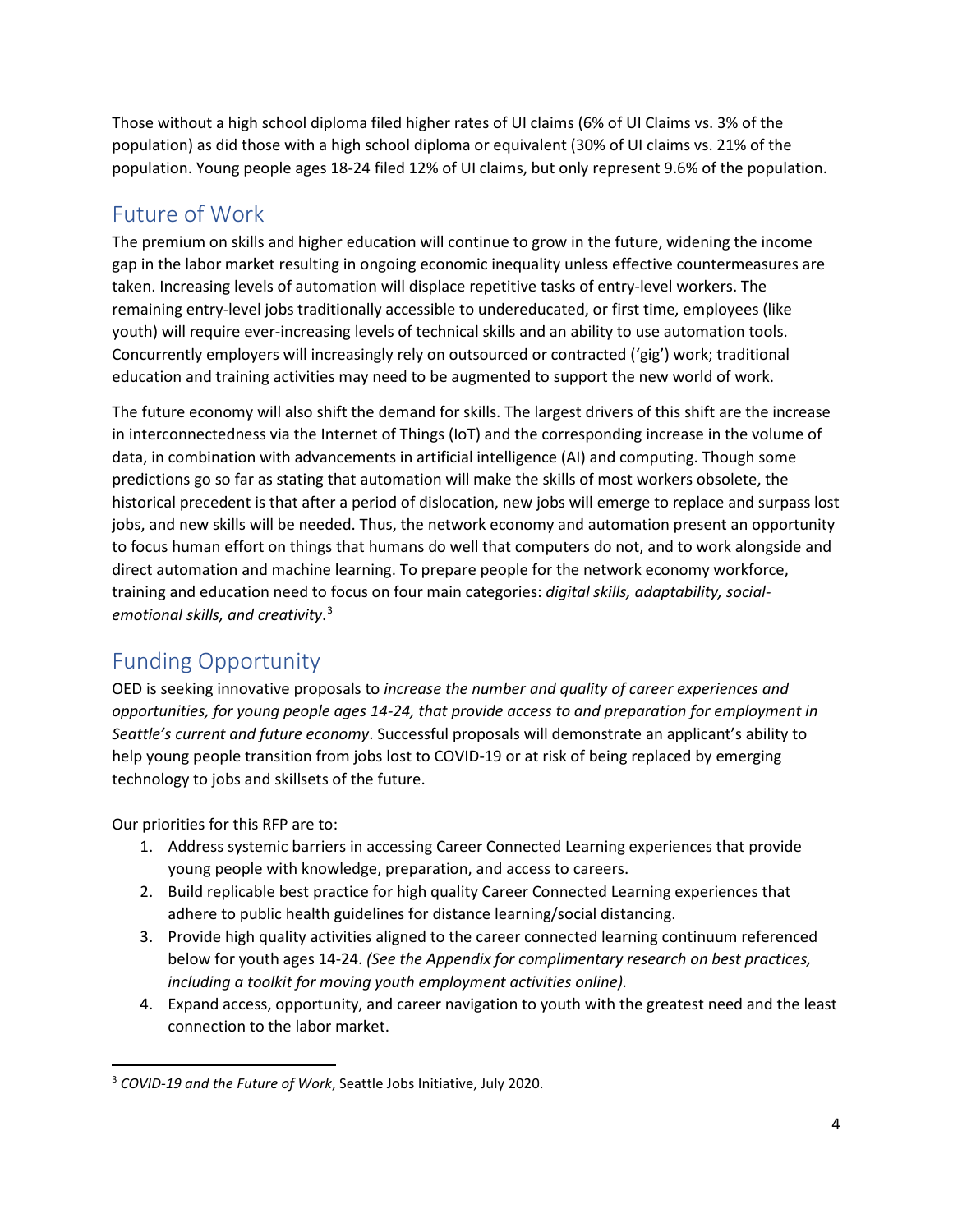- 5. Provide connection to other career development activities, education, and training programs so that youth benefit from a continuum of career connected learning opportunities
- 6. Ensure youth have the skills, competencies, and networks to be connected to and successful in the labor market.
- 7. Build talent pipelines for OED's key industries: Maritime, Manufacturing, Clean Technology, IT, Entrepreneurship and Inclusive Creative industries. *Please see the appendix for specific details.*
- 8. Respond to the needs of communities to mitigate the impacts of COVID-19
- 9. Increase the number of local employment and industry partners that engage in the full range of career connected learning experiences

Project proposals must clearly demonstrate how projects are addressing employer talent and hiring needs, employer/supervisor training, or retention efforts, and include a partnership with at least one employer.

Maximum grant awards are \$25,000 per applicant; consortiums consisting of 2 or more organizations may apply for up to \$50,000. The total number of grants awarded will be dependent on the number of proposals selected, requested funding amounts and available funding. OED will negotiate performancebased contracts with successful grantees to ensure contract goals and outcomes are met with awarded allocation. Grant period may be between 6 -18 months depending on proposed activities.

All awarded grantees will be required to participate in 2-3 cohort meetings to foster learning across the cohort, share promising practices and lessons learned with peers and inventory best practices for career connected learning and skill attainment. [4](#page-4-0)



Figure 1[5](#page-4-1)

Figure 1 depicts the career connected learning framework from Career Connect Washington and adapted by Washington STEM. Career connected learning is a continuum of experiences that provide a variety of developmentally appropriate activities for young people as they progress toward jobs and careers. To learn more, visi[t www.careerconnectwa.org.](http://www.careerconnectwa.org/)

*1)* **Career Awareness:** *Learning about work.* These activities provide opportunities to expose young people to local jobs and careers and help youth begin to see themselves in our local economy. These activities typically include career/ resource fairs, worksite tours and career presentations/panels.

<span id="page-4-0"></span><sup>&</sup>lt;sup>4</sup> Dates for cohort convenings will be finalized based on grantee availability

<span id="page-4-1"></span><sup>5</sup> WA STEM Career Connected Learning Framework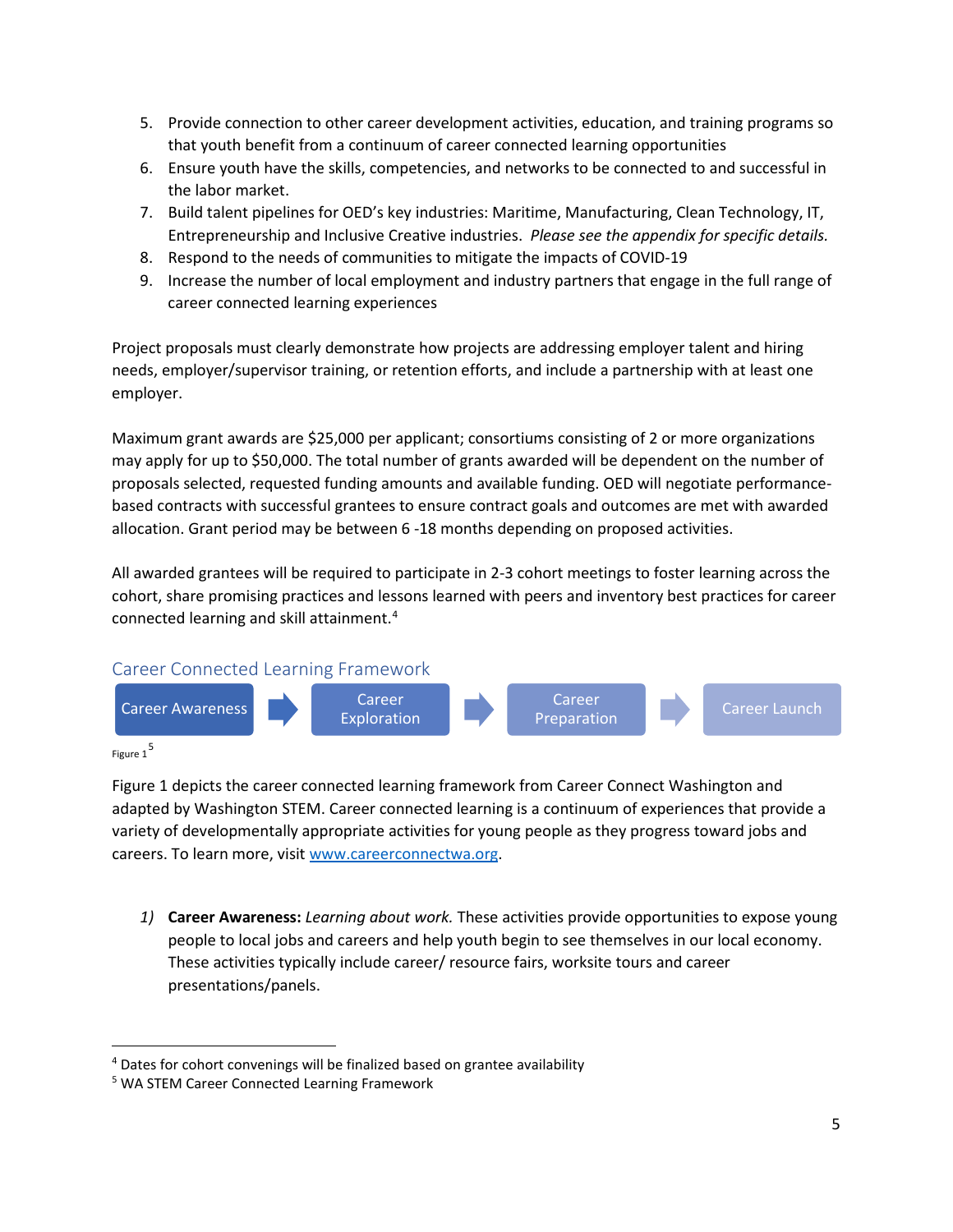- 2) **Career Exploration:** *Learning for work.* These activities provide short-term direct interactions with professionals and offers opportunities for young people to explore careers that motivates and interests them and are aligned with their values. These experiences should help inform students' decisions about future training and education pathways. Activities might include informational interviews, networking events, job shadows, workshops, and work-based projects.
- *3)* **Career Preparation:** *Learning through work.* These activities give young people hands on experiences in different sectors, and provide industry- specific skills, competencies and knowledge that young people need to be successful in the world of work. Activities include academic preparation (e.g. career and technical education), and training and skill-building experiences like internships, cooperative worksite learning, instructional worksite learning, extended learning, and youth/ pre-apprenticeships.
- 4) **Career Launch:** *Learning in work.* Career Launch programs prepare youth for employment in specific occupations through meaningful on the job work experience, and aligned classroom learning with progression toward a valued degree or credential post-high school.

## Job Readiness and Skills for the Network Economy

Career Connected Learning activities provide young people with the opportunity to develop essential skills and gain a deeper understanding of the world of work. Through these activities we hope that young people leave with an awareness of expected workplace behaviors that also allows them to bring their full identify and self to work. It is crucial for young people to build their social networks among peers and professionals in their communities.

Digitalization and automation are the changing the nature of job-related tasks and the skillsets that will be in greatest demand. Below is an excerpt from Seattle Jobs Initiative's report, *COVID-19 and the Future of Work.* In order to prepare students for future jobs, the following skills development is recommended<sup>[6](#page-5-0)</sup>:

- *1. Digital skills:* Basic digital skills have emerged as fundamental skills for the future of work, similarly to literacy and numeracy. Examples include basic internet searching, sending/receiving emails with attachments, connecting to the internet, using digital platforms to communicate and collaborate, storing/managing data, basic mobile functions, privacy/safety and workplace skills like using Outlook, Word, Excel, etc.<sup>7</sup>. More advanced digital literacy skills include data management, data analysis, data-informed decision-making and digital ethics.
- *2. Adaptability:* The rate of technological change and the changing nature of jobs mean that adaptability and life-long learning skills are paramount. In this context, adaptability means

<span id="page-5-0"></span><sup>6</sup> Seattle Jobs Initiative, *COVID-19 and the Future of Work,* July 2020[. https://www.seattlejobsinitiative.com/wp](https://www.seattlejobsinitiative.com/wp-content/uploads/Network-Economy-Policy-Paper-July-2020.pdf)[content/uploads/Network-Economy-Policy-Paper-July-2020.pdf](https://www.seattlejobsinitiative.com/wp-content/uploads/Network-Economy-Policy-Paper-July-2020.pdf)

<span id="page-5-1"></span><sup>7</sup> Seattle Digital Equity Initiative. *Digital skill sets for diver users: A comparison framework for curriculum and competencies.* March 2019

[https://www.seattle.gov/Documents/Departments/Tech/DigitalEquity/digital%20skills%20for%20diverse%20users](https://www.seattle.gov/Documents/Departments/Tech/DigitalEquity/digital%20skills%20for%20diverse%20users.pdf) [.pdf](https://www.seattle.gov/Documents/Departments/Tech/DigitalEquity/digital%20skills%20for%20diverse%20users.pdf)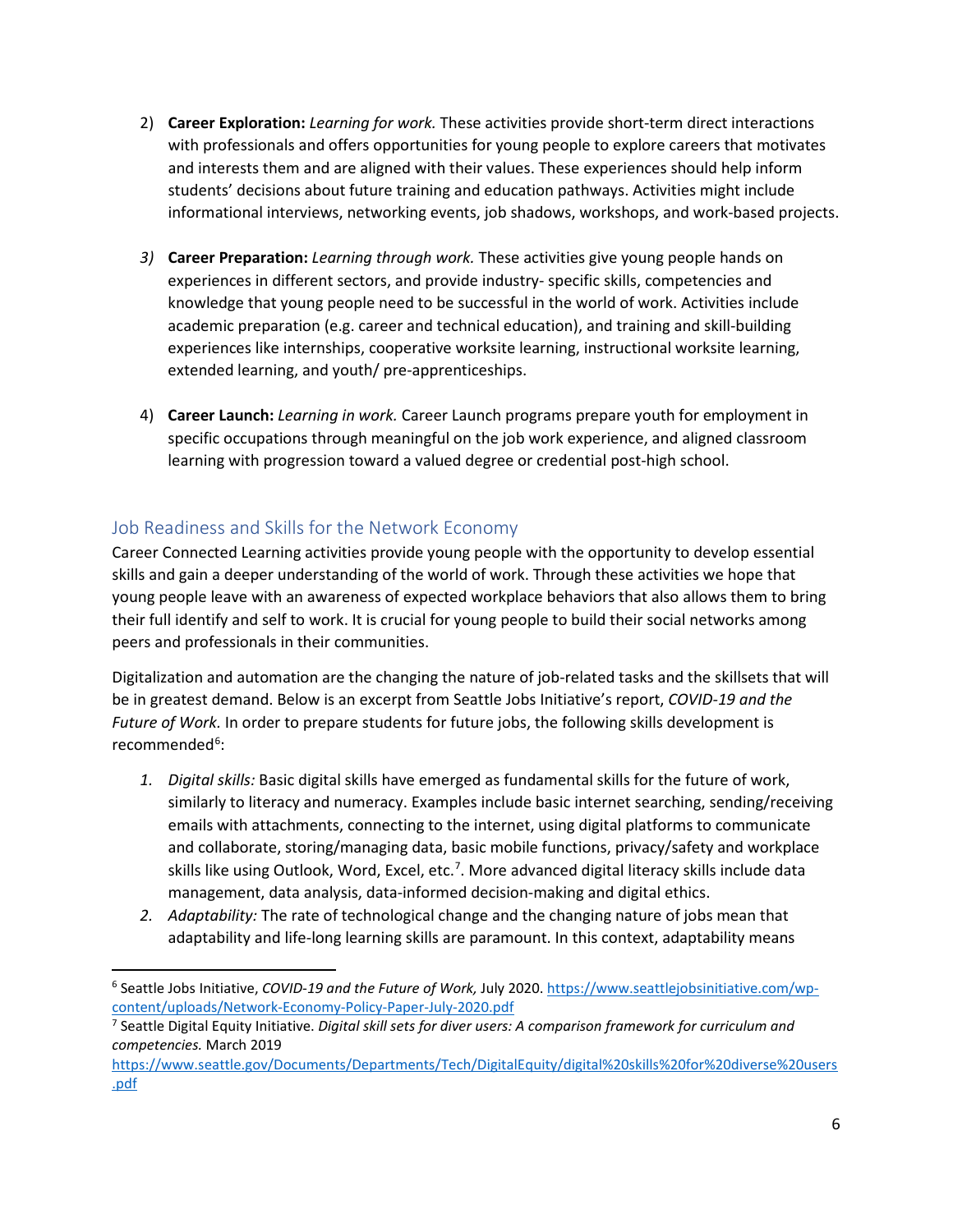learning how to learn independently, figuring out what to do when you don't know something, and changing actions, course or approach to doing things in order to suit a new situation

- *3. Social-emotional skills:* The expansion of data and new technology will likely increase the need to collaborate with others both locally and through technology. These skills include responsible decision making, creating and maintaining positive relationships, managing emotions, setting and achieving positive goals and showing empathy for others.
- *4. Creativity:* The Network Economy offers the opportunity for humans to focus on creative and innovative work as robotics and AI take over the more routine physical and cognitive tasks. Creative or innovative endeavors start from what exists and seek to make something new. Creative thinking and creative problem solving are transferrable skills that should be prioritized.

## Applicant Eligibility

Career Connected Learning grants will direct funding toward community-based organizations, public schools and government agencies to ensure youth and young adults have the awareness, access, and preparation to participate and thrive in Seattle's economy.

Career Connected Learning investment criteria include:

- Clear commitment to racial equity by centering anti-racist values and delivering culturally responsive services to youth of color.
- Demonstration of how the proposed activity connects more of Seattle's youth of color, lowincome youth, immigrants and refugees, youth at risk of not completing high school or equivalency and opportunity youth to career connected learning experiences and the world of work.
- Strong partnership with at least one employer as part of the design, oversight and/or implementation of activities.
- Demonstrated history or articulated plan of how proposed activities support competency and/or technical skill attainment that prepares young people for Seattle's economy today and in the future.
- A clear connection to IT, Maritime, Manufacturing, Clean Technology or Inclusive Creative industries and program elements that build talent pipelines into these sectors. *Please see the appendix for additional details.*

## Criteria for Eligible Youth Participants

- City of Seattle residents (both in- and out- of- school youth), or youth who attend school in Seattle
- Ages 14-24
- Applicant must demonstrate that activities will primarily serve OED's priority populations:
	- African American/Black, Latinx, Native American, Pacific Islander, Asian particularly from underserved communities
	- Low-income youth
	- Immigrants and refugees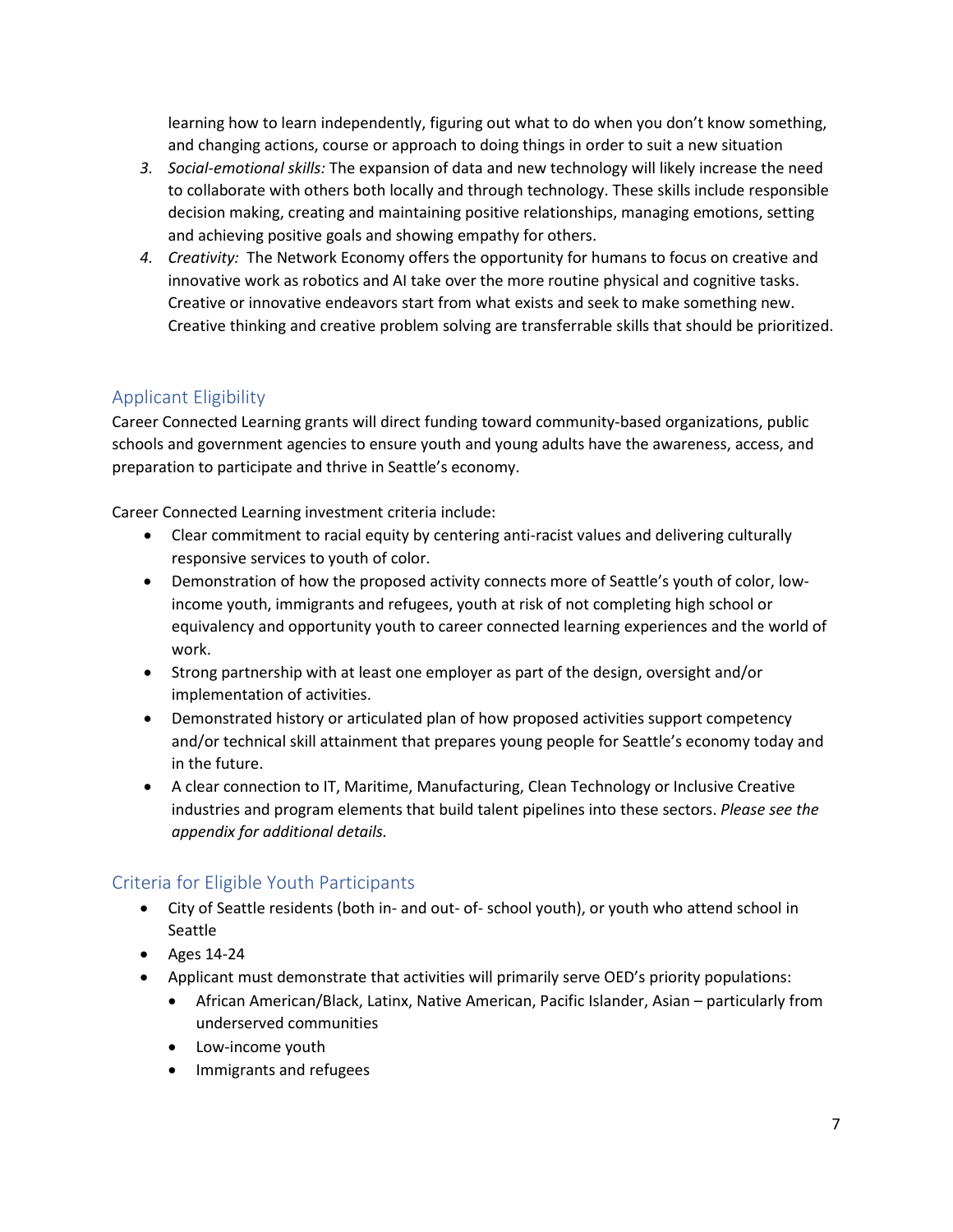- Foster youth
- Youth at risk of not completing high school or equivalency
- Opportunity youth
- Youth experiencing homelessness or housing instability
- LGBTQ youth

## Allowable Expenses:

- Curriculum design
- Wages and stipends\*
- Youth incentives\*
- Staff salaries
- Support services. Examples include, but are not limited to:
	- o Food for participants directly engaged in activities
	- $\circ$  Equipment or materials, to the extent necessary for ongoing service/program delivery
	- o Childcare
	- o Youth transportation
- Substitute teachers
- Approved subcontractors
- Activities may take place in- or out-of-school
- Funding may be used to create a new program or new set of activities, or be used to increase the number of participants served or add activities to an existing program

\*Incentives and stipends can be issued based on a youth's progress or completion of program specific activities or milestones and are intended to encourage and motivate youth to reach positive outcomes. If a participant is performing routine work tasks and responsibilities, incentives and stipends may not be paid in lieu of wages. [8](#page-7-0)

## OED will NOT FUND:

- Religious activities
- Political activities
- For-profit businesses
- Activities taken place before contract signed

## Investment Framework

Applicants must select three or more indicators that will help participants achieve the desired outcome. Awarded grantees will be expected to provide a narrative of activities and progress to date, including demographic, and indicator and outcome metrics.

<span id="page-7-0"></span><sup>8</sup> http://www.lni.wa.gov/IPUB/700-173-000.pdf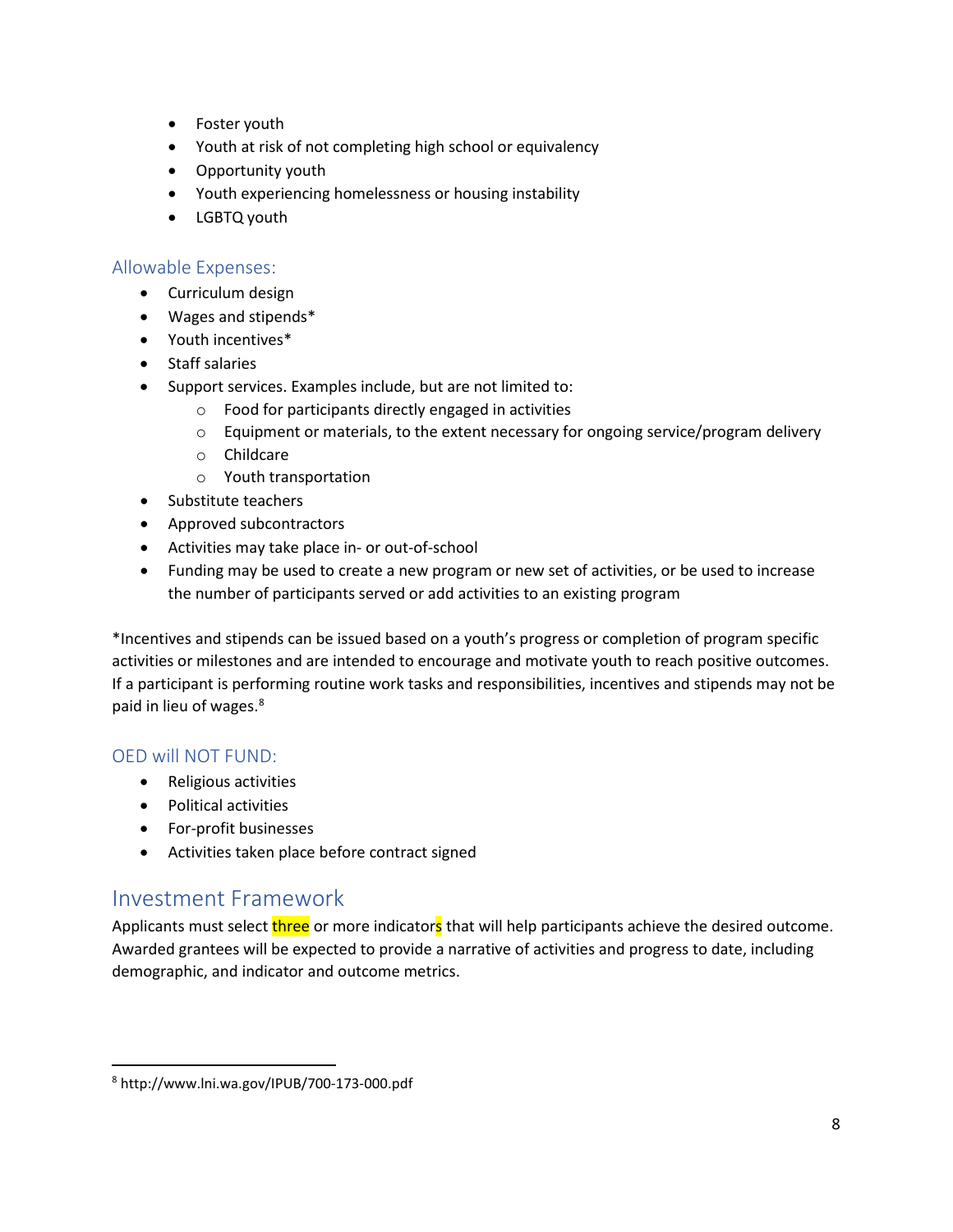North Star Outcome: Young people who grow in Seattle are earning a living wage<sup>[9](#page-8-0)</sup> by age 26 and there are no differences by race/ethnicity or gender.

Career Connected Learning leading indicators (must choose at least 3):

- # of youth who increase awareness of jobs and careers in key sectors
- # of youth who have increased access to CCL activities
- # of youth who increase their knowledge of how to access classes/training programs
- # of youth who increase their competency attainment, technical skills, and abilities
- # of youth who feel as though they gained relevant workplace skills
- # of youth who increase their social capital (% of youth with a professional reference or mentor)
- # of youth placed in a job with meaningful career progression
- # of youth transitioning into good jobs (living wage, benefits) in key sectors
- # of youth transitioning to further education and training pathways connected to key sectors

Awarded grantees will work with OED during the contracting phase to determine specific deliverables, indictors and reporting requirements based on amount awarded and the scope of work.

## Application Instructions

Please submit the application in Word or PDF by August 30, 2020 at midnight. Proposals should be submitted to Sasha Gourevitch - [sasha.gourevitch@seattle.gov.](mailto:sasha.gourevitch@seattle.gov) A review panel consisting of local community partners and workforce agencies will review and score proposals using the criteria listed below. Applicants will be notified on September 18, 2020 of award status.

Applications should not exceed six (6) pages not including the cover sheet (*found at the end of the appendix)*, budget, and budget narrative. Please provide the following information in your application:

- 1. Organization Overview.
	- a. Organization overview and mission statement.
	- b. Description of relevant programs and services and their performance outcomes.
	- c. Brief description of staff, volunteers and/or partners who will be designing, delivering and evaluating proposed activities.
- 2. Needs Statement.
	- a. Description of the need and gaps that this proposal is addressing, including a description of how COVID-19 has impacted the organization and/or the young people served.
- 3. Project Information

Name and detailed description of the program and set of activities. The response should include, but is not limited to:

a. The program model(s) from the Career Connected Learning framework above that proposed activities address and an overview of the program. Include whether activities will happen in person, virtual or a hybrid. If planning for in-person activities, include a contingency plan or a strategy to pivot if in-person activities are not feasible. Describe

<span id="page-8-0"></span> $9$  80% AMI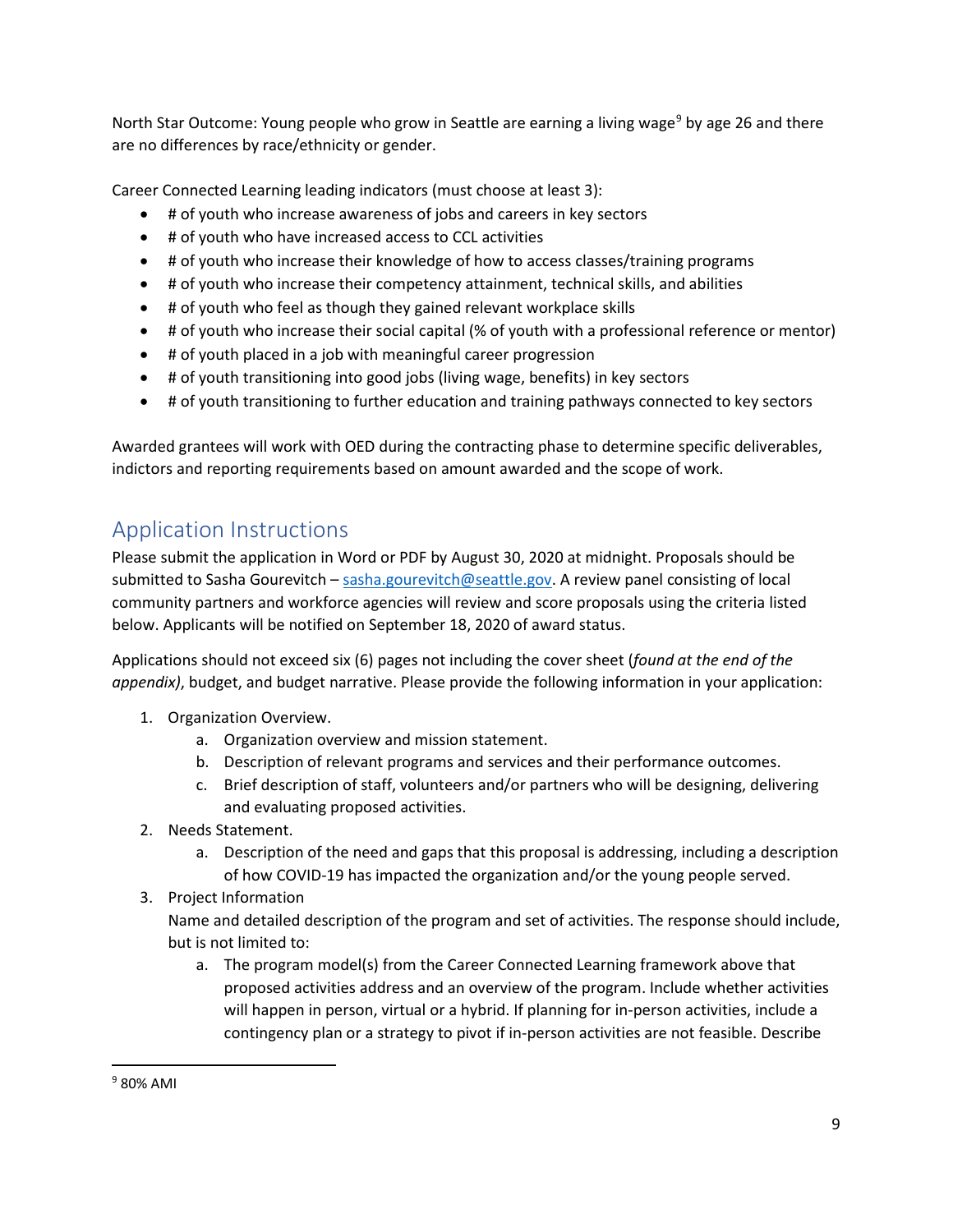how you plan to implement programming while maintaining Federal, WA State and King County Public Health policies and guidelines.

- b. Description of how activities align to OED's key industries. *Please see the appendix for more detailed information about OED pirorities.*
- c. Description of the focus population you intend to serve. Include any specific, schools, neighborhoods or communities these activities will support.
- d. Timeline of proposed activities and key staff, volunteers or partners responsible.
- e. Description of whether funding will be used to create a new program, increase the number of participants served, or add activities to an existing program.
	- i. If this is an expansion or continuation of an existing program, provide past successes, challenges and an action plan to mitigate expected challenges.
	- ii. If this is a new project provide a brief overview of anticipated challenges and an action plan to mitigate these challenges.
	- iii. This section should also include whether the applicant has received a Career Connected Learning grant in the past and if yes, describe if this proposal is an iteration of previously funded work, a progression of previously funded work or a new project proposal for this specific Career Connected Learning funding opportunity.
- f. List of partners and respective roles; include role of employer(s). At least one employer partner is required—please include a letter of support from the employer (not included in the 6-page limit).
- g. Description of how applicant will share lessons learned, promising practices, and/or program design with program partners.
- 4. Job Readiness and Future of Work Skills and Competencies.
	- a. Description of how job readiness and future of work skills and competencies will be embedded or discussed with participants within the proposed activities. Include how the organization will measure success against these goals.
- 5. Cultural Responsiveness.
	- a. Description of organization or staff's (or volunteer's) previous experience in providing services and activities that are centered in anti-racist values and delivering culturally responsive services to youth of color.
	- b. An overview of how the organization with recruit and enroll youth of color and ensure youth are successful throughout the program.
	- c. Description of how culturally responsive practices are embedded in proposed activities.
- 6. Measurement and Evaluation Plan.
	- a. A clear identification of the indicators you plan to address (outlined above under "Investment Framework") and a description of how the proposed activities will achieve desired results. You may submit a logic model or theory of change, but it is not required. Include a rationale for how proposed activities increase awareness, access, knowledge, competency/skill attainment, professional networks and/or work experience for your specific youth population.
	- b. Description of how the organization will evaluate program effectiveness and share best practices with cohort.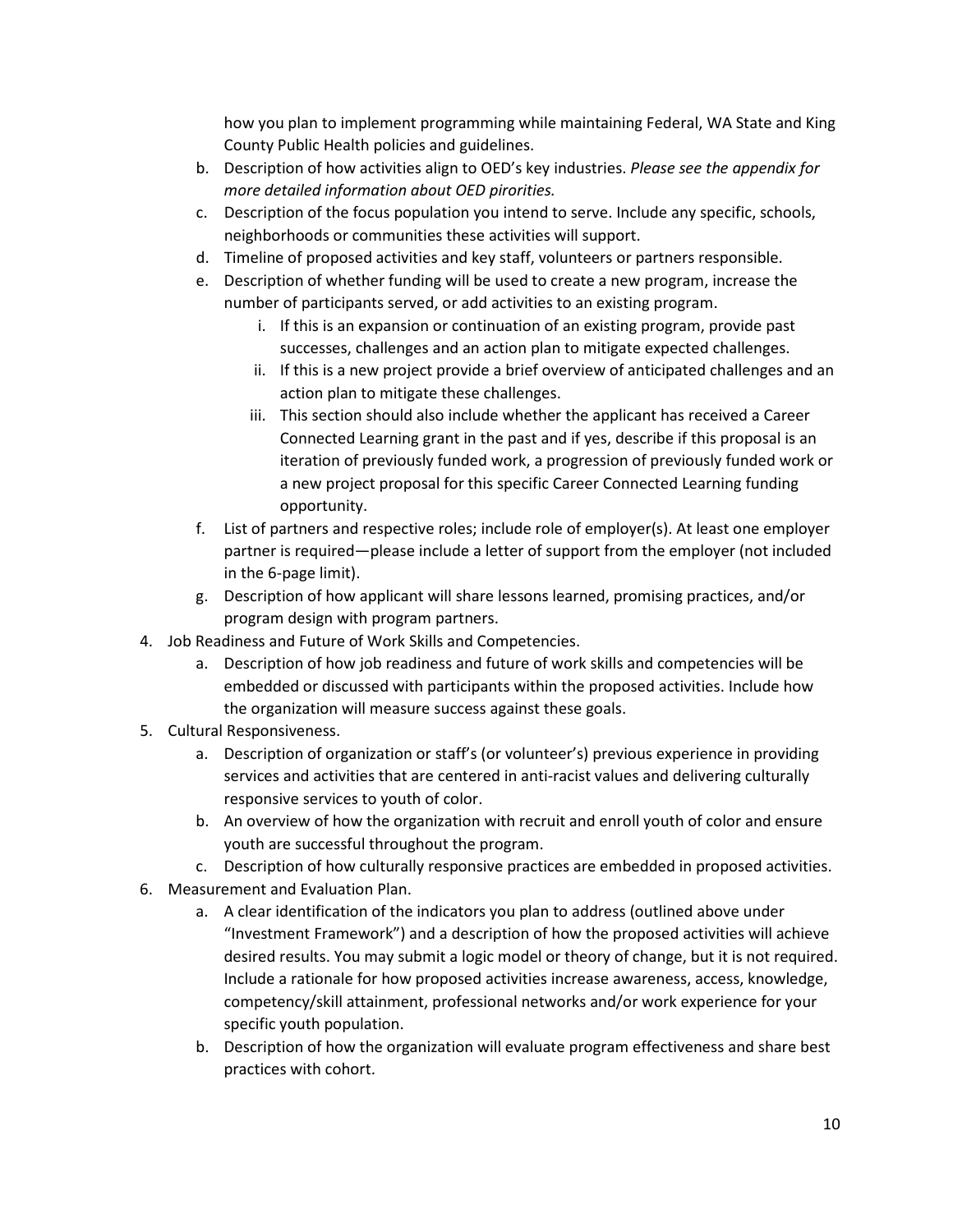- c. Description of how the proposed activities will gather youth feedback throughout activities and programming.
- 7. Budget with leveraged funding and short budget narrative (not included in page total). Please provide the overall program or project budget.

# Scoring Criteria

| <b>Criteria</b>                                                                                              | <b>Total</b><br>100 |
|--------------------------------------------------------------------------------------------------------------|---------------------|
| <b>Organization Overview and Capacity</b>                                                                    | 5                   |
| Application has provided evidence that the applicant has the experience and capacity to meet                 |                     |
| project deliverables and serve proposed target population                                                    |                     |
| <b>Needs Statement</b>                                                                                       | 10                  |
| The application has identified a specific gap in services and an unmet need in the communities               |                     |
| the applicant is focused on                                                                                  |                     |
| <b>Project Information</b>                                                                                   | 40                  |
| Proposal has a clear plan to adhere to all local, state, and federal COVID-19 requirements and               |                     |
| guidelines                                                                                                   |                     |
| Proposal has articulated a project plan aligned to the Career Connected Learning framework<br>$\bullet$      |                     |
| Proposal describes how proposed activities expands or improves system capacity for Career<br>$\bullet$       |                     |
| <b>Connect Learning</b>                                                                                      |                     |
| Proposal is aligned to OED's key industries<br>$\bullet$                                                     |                     |
| Proposal describes the focus population activities are intended to serve<br>$\bullet$                        |                     |
| Proposal has a clear and reasonable timeline and set of activities<br>$\bullet$                              |                     |
| Proposal summarizes the roles and responsibilities of partner organizations, including at least<br>$\bullet$ |                     |
| one employer (at least one employer partner is required)                                                     |                     |
| Proposed activities support young people's connection to work, career path and trajectory.                   |                     |
| Job Readiness and Future of Work Skills and Competencies                                                     |                     |
| Proposal includes a clear and reasonable description of how activities will incorporate job                  |                     |
| readiness and future of work skills                                                                          |                     |
| Proposal has addressed how the organization will evaluate its success in incorporating these                 |                     |
| skills and competencies into their activities                                                                |                     |
| <b>Cultural Responsiveness</b>                                                                               | 15                  |
| Clear commitment to racial equity by centering anti-racist values and delivering culturally                  |                     |
| responsive services to youth of color                                                                        |                     |
| Proposal has a clear and reasonable plan to embed culturally responsive practices into activities            |                     |
| <b>Outcomes, Data Collection, Reporting and Monitoring</b>                                                   | 15                  |
| Proposal has identified indicators and provided a clear rationale for how activities will meet<br>$\bullet$  |                     |
| desired results                                                                                              |                     |
| Proposal includes an evaluation plan that indicates how the organization will collect and manage             |                     |
| data and feedback, incorporates youth feedback and shares promising practices and lessons                    |                     |
| learned with cohort members                                                                                  |                     |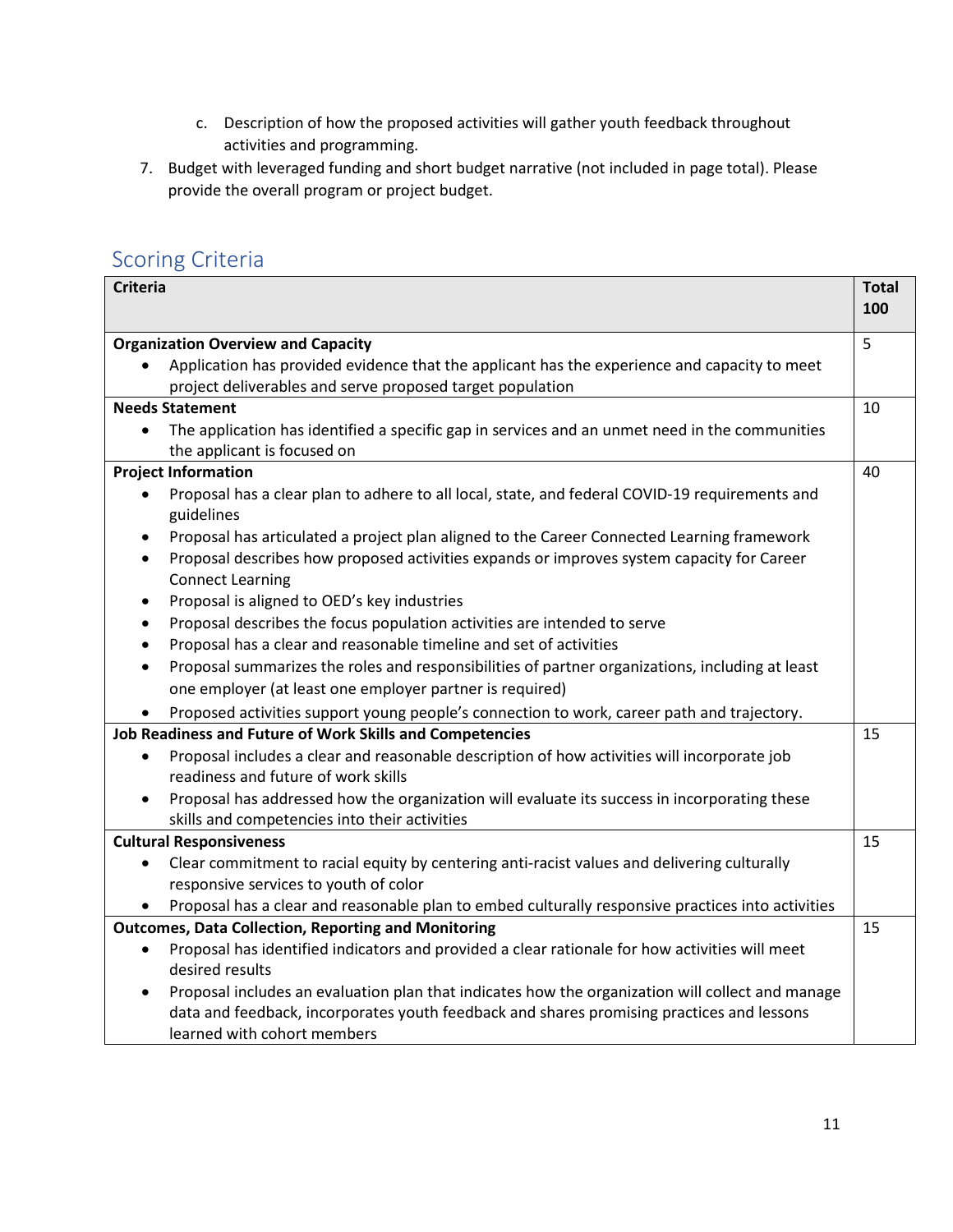#### **Protest Procedures**

In the event that an unsuccessful RFP respondent wishes to protest the decision, they must do so by submitting in writing the reason for the protest to the Director of OED. Any such protest must be received within three (3) business days of receipt of notification of the successful respondent. The decision of the Director will be final and conclusive unless the respondent affected makes a written request for reconsideration by the Director. Such a request must be received within three (3) business days after receipt of the Director's decision. A request for reconsideration will be denied unless the respondent affected shows the request is based on information that was not available prior to the protest. The Director shall consider all the facts available and issue a decision within five (5) business days after receipt of the request for rehearing, unless additional time is necessary, in which case, the affected respondent will be notified of the delay.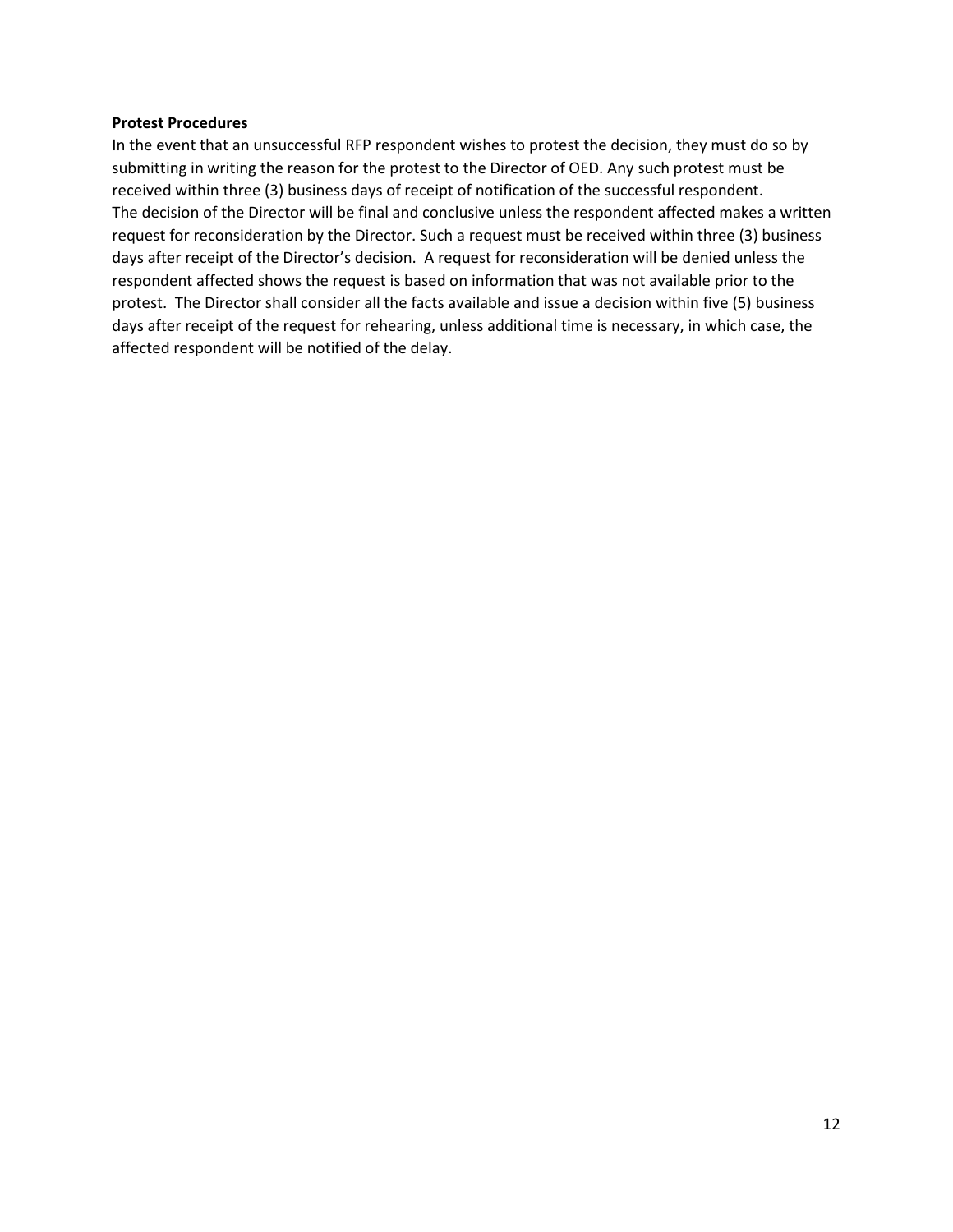## Appendix

### A. COVID-19 Health and Safety Compliance, Guidelines and Resources

Your organization must meet these minimum requirements and directives:

1. KING COUNTY – [Community and Faith-Based Organization Guidelines](https://www.kingcounty.gov/depts/health/covid-19/community-faith-organizations.aspx) and [Schools &](https://www.kingcounty.gov/depts/health/covid-19/schools-childcare.aspx)  [Childcare,](https://www.kingcounty.gov/depts/health/covid-19/schools-childcare.aspx) including youth and summer camps

2. STATE OF WASHINGTON – Labor and Industries [employer information, general and by](https://www.lni.wa.gov/safety-health/safety-topics/topics/coronavirus)  **[industry](https://www.lni.wa.gov/safety-health/safety-topics/topics/coronavirus)** 

3. FEDERAL - Interim Guidance for [Community-Based Organizations,](https://www.cdc.gov/coronavirus/2019-ncov/community/organizations/community-based.html) [Schools,](https://www.cdc.gov/coronavirus/2019-ncov/community/schools-childcare/index.html) and [Colleges &](https://www.cdc.gov/coronavirus/2019-ncov/community/colleges-universities/index.html)  **[Universities](https://www.cdc.gov/coronavirus/2019-ncov/community/colleges-universities/index.html)** 

[Seattle Protects](https://www.seattle.gov/mayor/covid-19/seattle-protects) – An online marketplace for cloth face coverings for Seattle residents during the COVID-19 pandemic.

[COVID-19 Resources for Community](https://www.seattle.gov/mayor/covid-19) – This website contains information and links for City of Seattle, King County, WA State, federal and community programs and services that help residents significantly impacted by COVID-19

## B. Key Industry Definitions

#### *Maritime*

What is th[e maritime industry?](https://youtu.be/jFKmtho5NOk) The Maritime Industry is waterborne commerce- it's about moving people and goods over the water.

Maritime is most everything connected to the sea or waterways throughout the world, especially in relation to navigation, shipping and marine engineering. The industry has a direct impact on much of our everyday lives. Think about the oil that powers our cars, many of our vehicles, our electronics, the coffee we drink, foods we eat and the clothes we wear... most come from overseas.

7 maritime sectors in Washington [Source: Washington Maritime Federation]:

- 1. "Passenger Water Transportation includes recreational cruise lines, Washington State Ferries and other ferries, water taxis, and recreational fishing, sailing, and diving charters."
- 2. Maritime Support Services "These services include support for commercial, recreational, and defense-related Maritime, including boat dealers, marinas, fueling and lubricant businesses, to naval architects, engineers, parts suppliers, and construction, to professional services such as attorneys and accountants, and federally-funded support involving NOAA and the Army Corps of Engineers." [Source: WA Maritime Federation]
- 3. "Maritime Logistics and Shipping includes Port and harbor operations, deep and shallow water goods movement, inland water freight transport, and refrigerated warehousing and storage.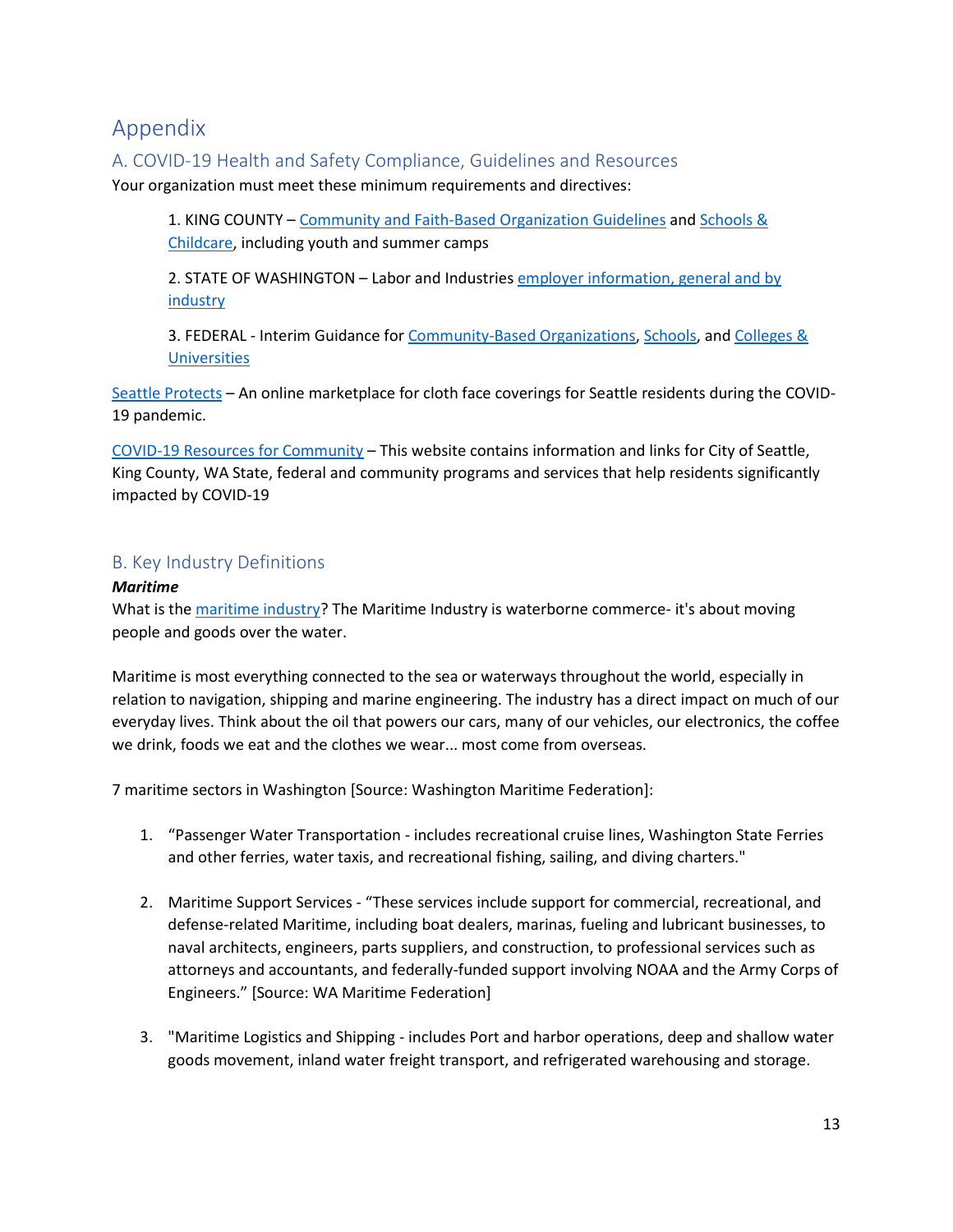This sector includes many support firms and services, such as Maritime construction firms who contract with the Ports, and longshoremen."

- 4. "Fishing and Seafood Products includes commercial and recreational fishermen, seafood processing firms, aquaculture and fish farming, and wholesale and retail seafood markets."
- 5. Shipbuilding and repair is the design, engineering and construction of new vessels as well as repair of vessels needing rehabilitation. Shipyards are where ships are built and repaired, example: cargo ships, cruise ships, ferries, yachts, military vessels, etc.
- 6. Recreational Boating Boating is a leisure activity involving travel or fun via a boat, powerboat, sailboat, rowboat or paddle boat. "The outdoor recreation economy is a \$22.2 billion industry and recreational boating comprises the largest portion of this economic powerhouse. Recreational boating means more than \$4 billion (Hebert number) for our state. Whether it's stand-up paddleboards or superyachts (and everything in between), boats of all shapes and sizes either visit our state or are moored here permanently (238,000 recreational boats are registered in Washington state in 2014).
- 7. Emerging Technologies offshore wind energy, wave, tidal or ocean thermal energy.

#### *Manufacturing*

What is Manufacturing? The term may refer to a range of human activity from handicraft to high tech but is most commonly applied to industrial design, in which raw materials from primary industry are transformed into finished goods on a large scale. Such finished goods may be sold to other manufacturers for the production of other more complex products (such as aircraft, household appliances, furniture, sports equipment or automobiles), or distributed via the tertiary industry to end users and consumers (usually through wholesalers, who in turn sell to retailers, who then sell them to individual customers). Producing locally—from food and energy to materials and consumer products, manufacturers are makers of everything from chocolate to kimchi, bicycles to biodiesel, and jewelry to jam.

Traditional manufacturing is defined as the act of converting raw materials into finished products by using manual or mechanized transformational techniques. The term "advanced manufacturing" encompasses many of the developments in the manufacturing field during the late 20th and early 21st centuries, including high tech products and processes and Clean, green, and flexible manufacturing, among others. No one definition captures everything said about advanced manufacturing, although the majority of definitions found on the web include the use of innovative technology to improve products and/or processes and may also include the use of new business/management methodologies.

To learn more about Maritime and Manufacturing, you may contact: Sarah Scherer Manufacturing and Maritime Advocate C: 206-514-1930 | [sarah.scherer@seattle.gov](mailto:sarah.scherer@seattle.gov)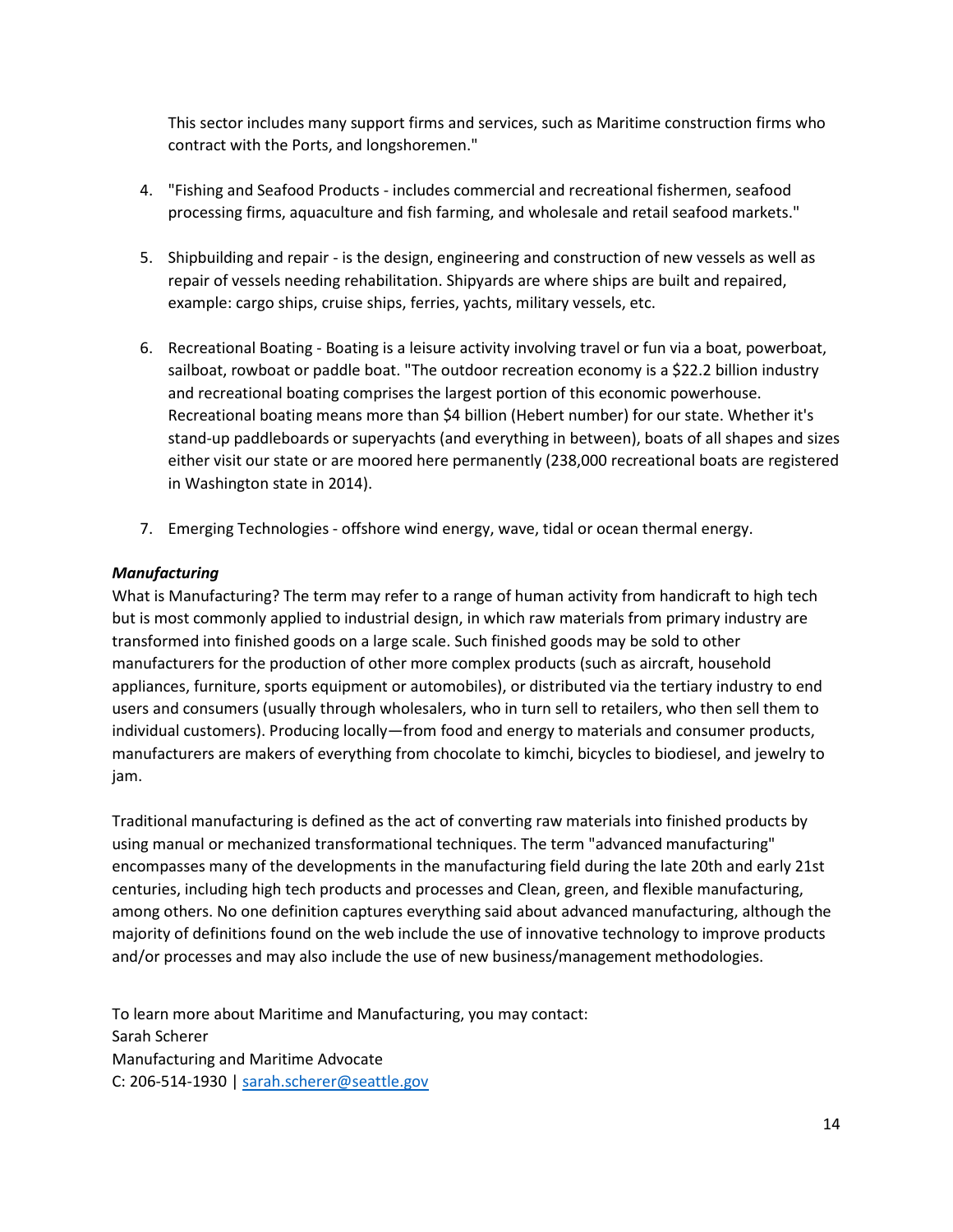#### **Clean Technology**

Clean technologies represent a diverse range of products, services, and processes, all intended to play a solution in the transformation toward a greener economy, with the potential to foster regional economic growth while simultaneously mitigating environmental challenges. Clean technologies span many industry verticals such as

- Energy (Generation, Storage, Infrastructure, Efficiency)
- Transportation
- Water & Wastewater
- Air & Environment
- Materials
- Manufacturing/Industrial
- Agriculture
- Recycling & Waste

Seattle's leadership is committed to move beyond incremental environmental change and fundamentally reshape our systems towards a green economy effecting current and future employers and employees. Recent City commitments include:

- The Mayor's Green New Deal (Executive Order #2020-01) requires the City to engage with local businesses, workforce development organizations, and the labor community to identify and strengthen pathways to economic opportunity for those workers most impacted by the transition to a clean economy and to ensure workers are well matched to jobs created by emerging clean industries.
- Resolution 31895, adopted by the City Council in August 2019, established a goal of making Seattle climate pollution-free by 2030, and committed the City to ensuring a just transition for workers whose jobs currently depend on the fossil fuel industry.
- Starting in September 2020, residential heating oil in Seattle is subject to a tax which may affect the heating oil industry as well as open doors to an increase of residential electric HVAC installations and thus, create more green jobs.

Clean Energy workers at the lower ends of the income spectrum can earn up to \$10 more per hour than other jobs, and 50% of workers attain no more than a high school diploma yet earn higher wages than similarly-educated peers in other industries. However, the clean energy workforce is older, dominated by male workers and lacks racial diversity.<sup>[10](#page-14-0)</sup>

To learn more about Clean Technology, you may contact:

Stephanie Gowing Green Business Advocate 206.684.3698 [| stephanie.gowing@seattle.gov](mailto:stephanie.gowing@seattle.gov)

<span id="page-14-0"></span><sup>&</sup>lt;sup>10</sup> https://www.brookings.edu/research/advancing-inclusion-through-clean-energy-jobs/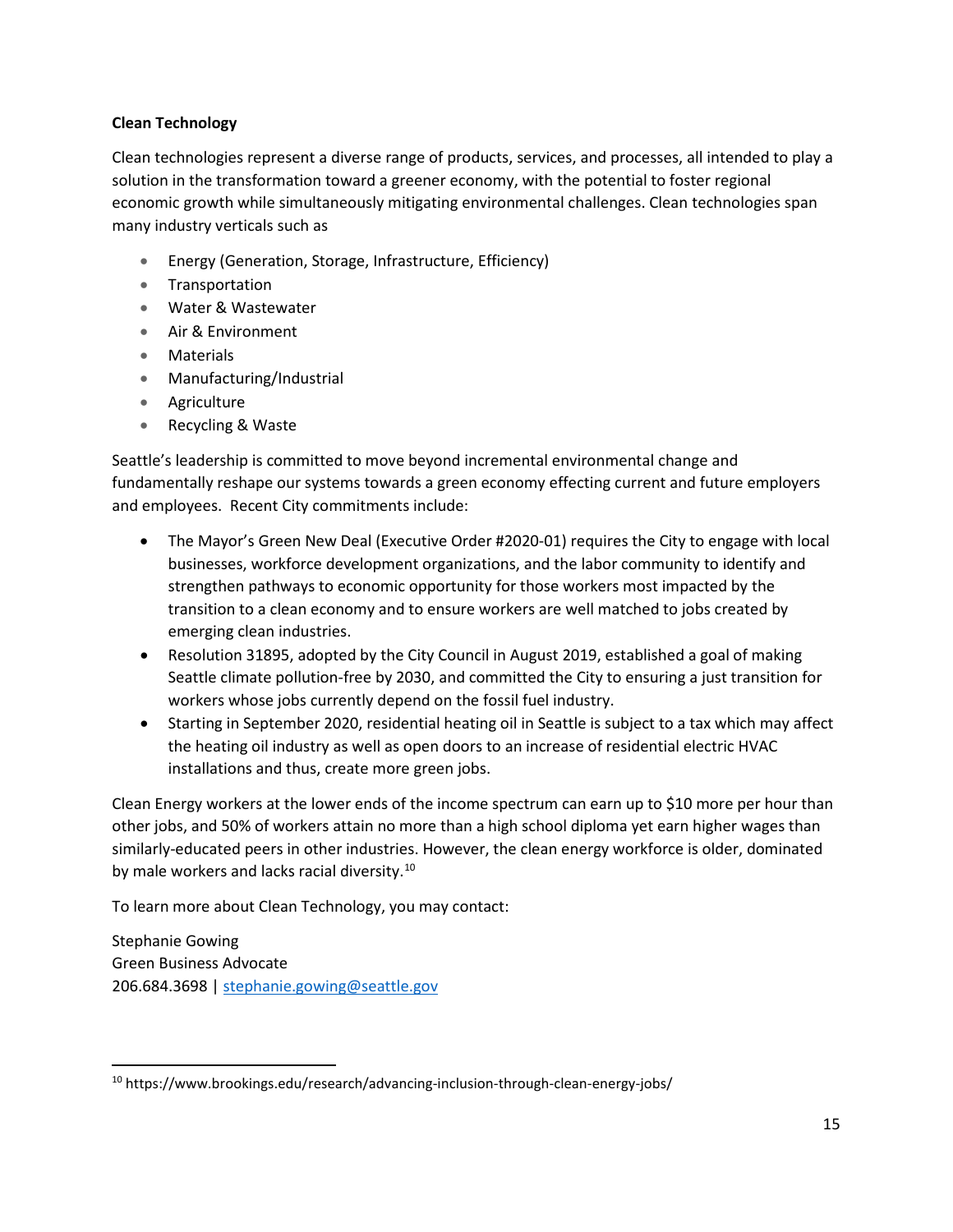#### **Technology Industry**

There is no denying that Seattle is a global leader in technology and innovation, and as the economy continues to be impacted by technological advances, there are tremendous opportunities for wellpaying jobs and sustainable career development in the space. OED's priority in regard to the technology industry in Seattle is to ensure that not only these companies are increasing their diversity and inclusion efforts, but also that the local BIPOC workforce has the proper access to education and training in order to be competitive candidates for these roles.

Having a four-year degree is not a requirement for many technology companies hiring for both technology-focused and technology-adjacent jobs, [some of which make over \\$100,000 a year, on](https://www.cnbc.com/2017/11/14/10-tech-jobs-that-pay-employees-without-a-college-degree-over-100000.html)  [average.](https://www.cnbc.com/2017/11/14/10-tech-jobs-that-pay-employees-without-a-college-degree-over-100000.html) Here are some examples of *entry level* technology jobs and their median base salaries in Seattle (not including additional cash compensations and bonuses):

- Data Scientist: \$95,000
- Junior Software Engineer: \$90,000
- Product Designer: \$87,000
- UX Designer: \$73,000
- Game Developer: \$70,000

#### [Source: LinkedIn Salary Insights, Glassdoor]

LinkedIn's [2020 Emerging Jobs Report](https://business.linkedin.com/content/dam/me/business/en-us/talent-solutions/emerging-jobs-report/Emerging_Jobs_Report_U.S._FINAL.pdf) highlights the top 15 jobs in the US that have experienced significant growth over the last five years and includes the required skills associated with each. Of the 15 jobs listed, five of those have a significant number of hires in Seattle while also being and are technology focused.

Seattle is known for being the home some major global players in technology, such as Amazon, Tableau, F5, and Big Fish Games, and hosting local offices of Silicon Valley-originating companies, such as Google, Facebook, and Twitter. However, there is a long list of fast-growing small to medium-sized companies in this industry that are just as promising as potential employers, especially as their smaller corporate environments and rapid growth allow for more opportunities for learning and advancement.

Additionally, the demand for talent with the understanding and skills relevant to emerging technologies such as Artificial Intelligence, Internet of Things, Nanotechnology, and Blockchain will continue to grow; and naturally there is a unique opportunity to offer training and education in these areas.

To learn more about Information Technology, you may contact:

Anisa Khoshbakhtian Technology & Media Industry Advocate M: 206-514-1929 | [anisa.khosh@seattle.gov](mailto:mailtoanisa.khosh@seattle.gov)

#### **Inclusive Creative Industries**

Seattle is a city that invents the future, and the strengths of local industries are diversity, innovation, and creativity. It follows that Seattle's creative industries, which include film, music, architecture,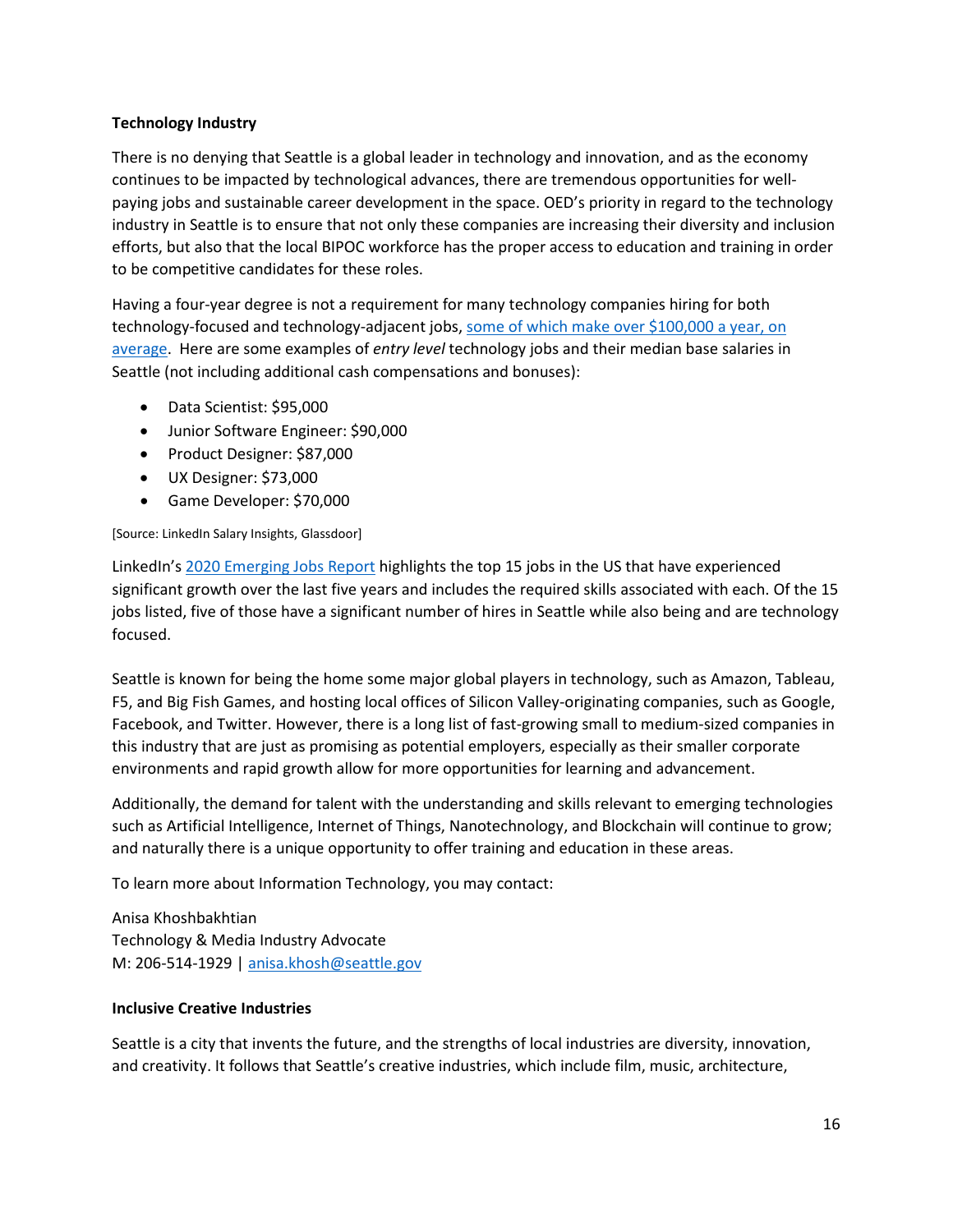journalism, live event production, cultural institutions, emerging technology, and software development, totaling nearly 70,000 creative workers, are essential to this city's identity and are powerful economic drivers.

Creative industries produce and commercialize creative content, output, and exports. Creativity itself can be defined as the ability to generate or recognize ideas, alternatives, or possibilities that may be useful in solving problems, communicating with others, and entertaining ourselves and others $^{11}$  $^{11}$  $^{11}$ . Can you connect the dots of a complex situation? Can you generate new solutions to new problems? What do you do when you don't know what to do?

As the knowledge economy (led by the technology industry) transitions to the network economy (led by creative industries), the City is prioritizing education, training, and job placement in creative industries to build and prepare for the future of work, particularly for BIPOC youth. Creativity is an essential skill of the future because it is a human trait that automation can augment but not replace. It is also an essential skill *now* as Covid-19 has required that we continuously problem solve in unfamiliar and rapidly changing environments, pivot business models, and learn new ways to connect with each other.

LinkedIn Learning named creativity as the #1 soft skill that companies need most in 2020 (and in 2019)<sup>12</sup>. While psychologists tend to agree that the barriers to development are naturally low as everyone is born creative, creative ability needs technical training to translate into a career in the creative industries. Paired with digital learning, a skillset that fuses emerging technology and creative ability will prepare youth for increasingly relevant occupations within creative industries.

The City focuses on creative occupations that use creative skills and produce creative results across all industries, targeting youth skill development in the following occupations that fuse creativity and emerging technology:

- Emerging and Immersive Technology, including Augmented Reality, Virtual Reality, Mixed Reality, Extended Reality, and Computer-Generated Imagery
- Animation
- Marketing
- Gaming
- Film Production
- Music and Event production
- Content Creation
- STEAM curriculum development and advocacy

To learn more about Inclusive Creative Industries, you may contact:

Meghan Sebold 206.514.2904 I [Meghan.Sebold@seattle.gov](mailto:Meghan.Sebold@seattle.gov)

<span id="page-16-0"></span><sup>11</sup> "http://www.csun.edu/~vcpsy00h/creativity/define.htm

<span id="page-16-1"></span><sup>12</sup> <https://learning.linkedin.com/blog/learning-thought-leadership/most-in-demand-skills-2020>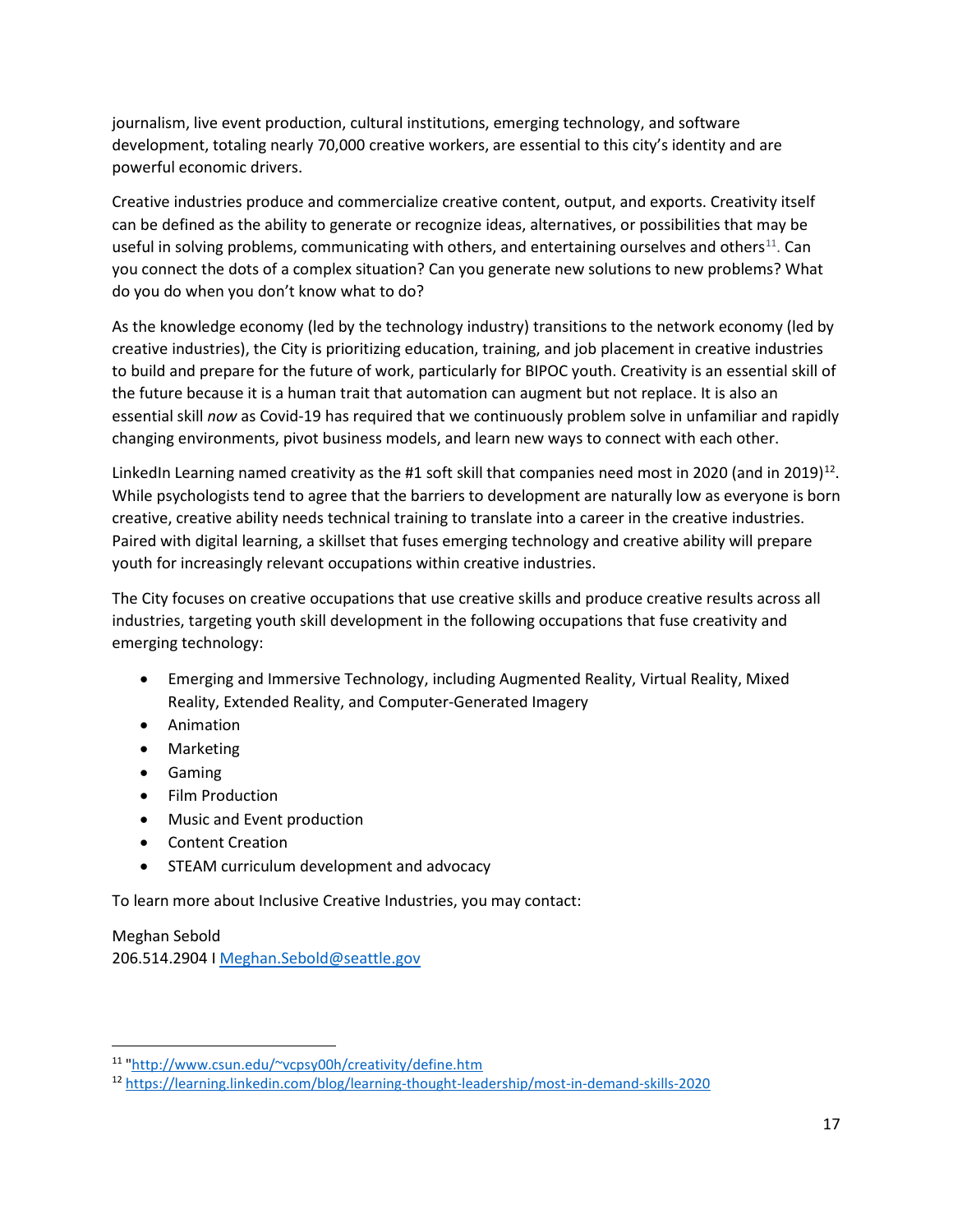## C. Complementary Research

#### **Labor Market Opportunity**

Seattle Jobs Initiative conducts and shares focused labor market research and tools to help ensure that individual organizational decisions on education, training and career pathways align with labor market realities. Recent reports include the [Future of Work, Digital Literacy and impacts of COVID-19.](https://www.seattlejobsinitiative.com/low-income-research-and-innovations/labor-market-research/labor-market-economy/)

#### **Engage Employers and Opportunity Youth on the Future of Work**

The Aspen Forum for Community Solutions released a [toolkit](https://aspencommunitysolutions.org/wp-content/uploads/2019/10/A-Toolkit-to-Engage-Employers-and-Opportunity-Youth-on-the-Future-of-Work.pdf) with a framework and resources for providers to have conservations with employers and young adults about the changing nature of work, and how to conduct background market research.

#### **Digital Skills**

Seattle's Digital Equity team within Seattle IT has released a report[, Digital skill sets for diverse](https://www.seattle.gov/Documents/Departments/Tech/DigitalEquity/digital%20skills%20for%20diverse%20users.pdf) users: A [comparison framework for curriculum and competencies,](https://www.seattle.gov/Documents/Departments/Tech/DigitalEquity/digital%20skills%20for%20diverse%20users.pdf) that includes lists of skills and competencies as well as frameworks for curriculum.

The Aspen Forum for Community Solutions released, [1.0 Digital Summer Youth Employment Toolkit](https://aspencommunitysolutions.org/wp-content/uploads/2020/06/SYEP-Digital-Toolkit.pdf) to provide practitioners with digital resources, practices and tools national youth providers thought were worth suggesting.

#### **Pathways for High Quality Jobs**

The Brooking Institute released a report[, Pathways for High Quality Jobs for Youth Adults,](https://www.brookings.edu/research/pathways-to-high-quality-jobs-for-young-adults/) that identifies a number of factors that improve job quality:

- 1. Work-based learning incorporating positive relationships with adults
- 2. Earlier experiences in the labor market
- 3. Educational credentials and training

Recommendations to improve employment prospects:

- 1. Expand work-based learning within high school CTE
- 2. Increase completion rates of post-secondary degrees, with an explicit focus on quality and equity (greater alignment of curricula, sequential course offerings, increasing credit-bearing courses, etc.)
- 3. Improve on-ramps to employment for teens and young adults

"Additionally, evidence continues to grow that educational attainment is not the only important factor in determining labor market success. Other skills and capabilities critical to long-term market success are variously referred to as non-cognitive, work readiness, professional, 21 century, social or soft skills."

#### **Youth Insights**

Seattle Mayor Jenny Durkan's Innovation and Performance team is looking for ways to connect youth with good jobs by creating a citywide strategy for youth, economic opportunity and the future of work. Using a human centered design approach, the team created an [interactive report](https://indd.adobe.com/view/aca4df09-8763-443d-a2c8-b95c9af75596) of all the findings including qualitative research, quantitative analyses and supporting secondary research.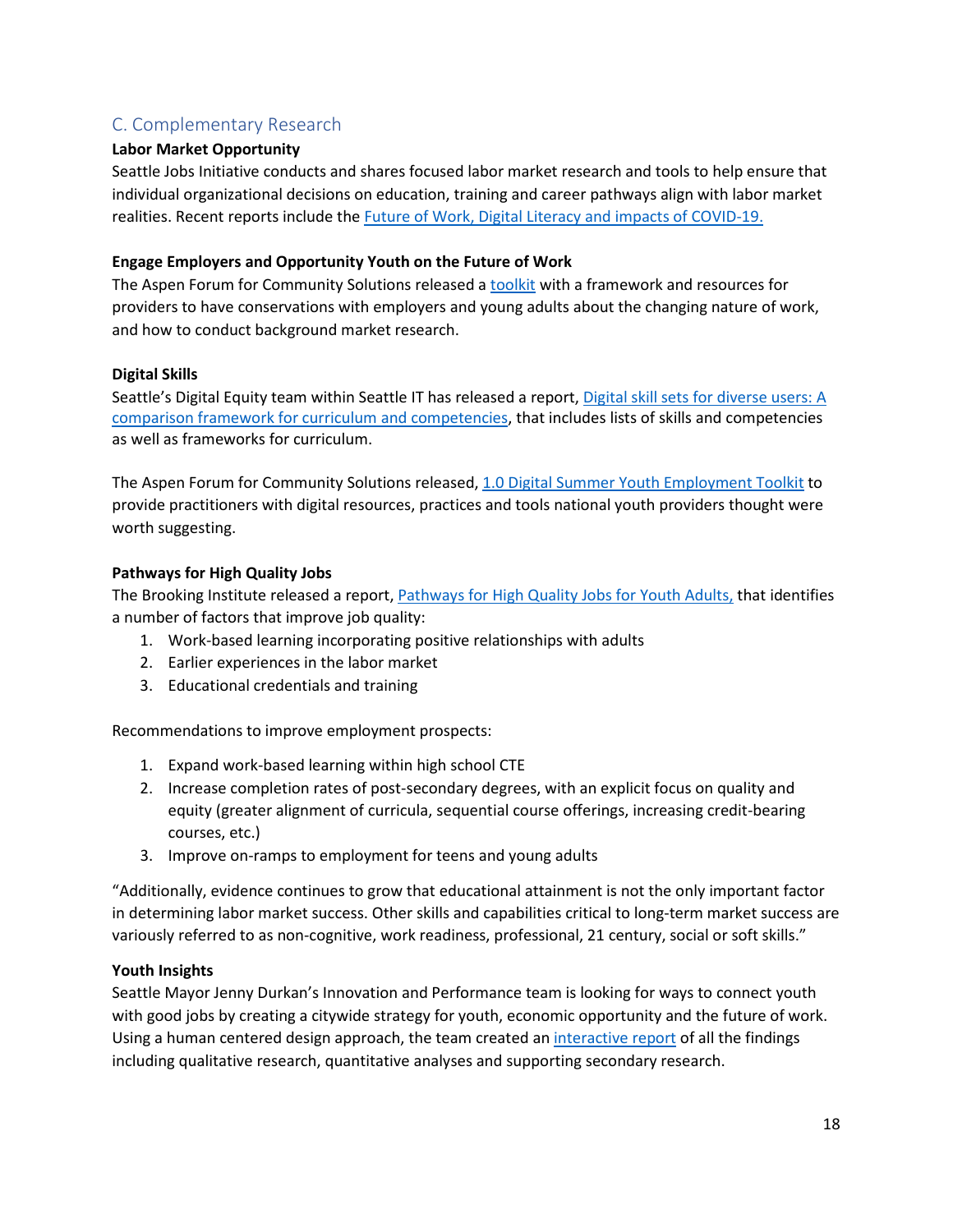#### **Social Capital**

Ed DeJesus is a national expert on the importance of building and incorporating [social capital](https://www.edwarddejesus.com/blank-page-1) into workforce development strategies.

#### **Job Readiness Skills for Youth**

OED's 2018 report, Job Readiness Skills for Youth: A Clear and Actionable Definition, presents the skills and behaviors that young people need to be prepared for early experiences in today's economy.

#### **Jobs for the Future (JFF) Research and Resources**

JFF has created a [hub of research, best practices and toolkits](https://www.jff.org/resources/page/1/) to create and implement career connected learning opportunities.

#### **Industry Resources** *Maritime*  [Economic Impact of the Maritime](https://www.maritimefederation.com/uploads/2/9/9/6/29962189/maritime_study_infographic_2017_update.pdf) Industry, WA Maritime Federation

Community Attributes Inc. released a [2013 WA State Maritime Cluster Strategy](https://www.maritimefederation.com/uploads/2/9/9/6/29962189/cai.wa-maritime-cluster-study.2013-1120.pdf) report. In 2017 they released an updated study, [Washington State Maritime Sector Economic Impact Study.](https://www.maritimefederation.com/uploads/2/9/9/6/29962189/cai.wmf.maritime_cluster_study_2017_update.2017_0413.pdf)

#### *Inclusive Creative Industries*

The Office of Economic Development's *[There's Something About Seattle: 2019 Creative Economy Report](https://www.seattle.gov/Documents/Departments/FilmAndMusic/Creative%20Economy%20Report%20Final.pdf)* defines and quantifies Seattle's creative economy, and inspires proactive interventions in this sector as a critical economic driver that can prepare workers for the network economy.

The Office of Arts and Culture's [Community Centered Roadmap](http://www.seattle.gov/Documents/Departments/Arts/Downloads/reports/creative%20economy%20road%20map%20report_web.pdf) envisions an inclusive, equitable creative economy in Seattle.

The University of Washington's Evans School of Policy and Governance's Assessing the Creative [Economy of Seattle through](http://www.seattle.gov/Documents/Departments/Arts/Downloads/reports/creative%20economy%20road%20map%20report_web.pdf) a Race & Equity Lens

[The Creative Advantage](https://www.seattleschools.org/academics/curriculum/arts/the_creative_advantage) is the Public Schools arts plan, a city-wide initiative to establish equitable access to arts learning for every Seattle Public School student.

[Film Industry Roundtables: Summary of Findings and Recommendations](http://www.seattle.gov/Documents/Departments/FilmAndMusic/Creative_Industry/2019FilmFocusGroup_SummaryofFindingsandRecommendations.pdf) are the film industry and community recommendations for the City's prioritization of film production in Seattle.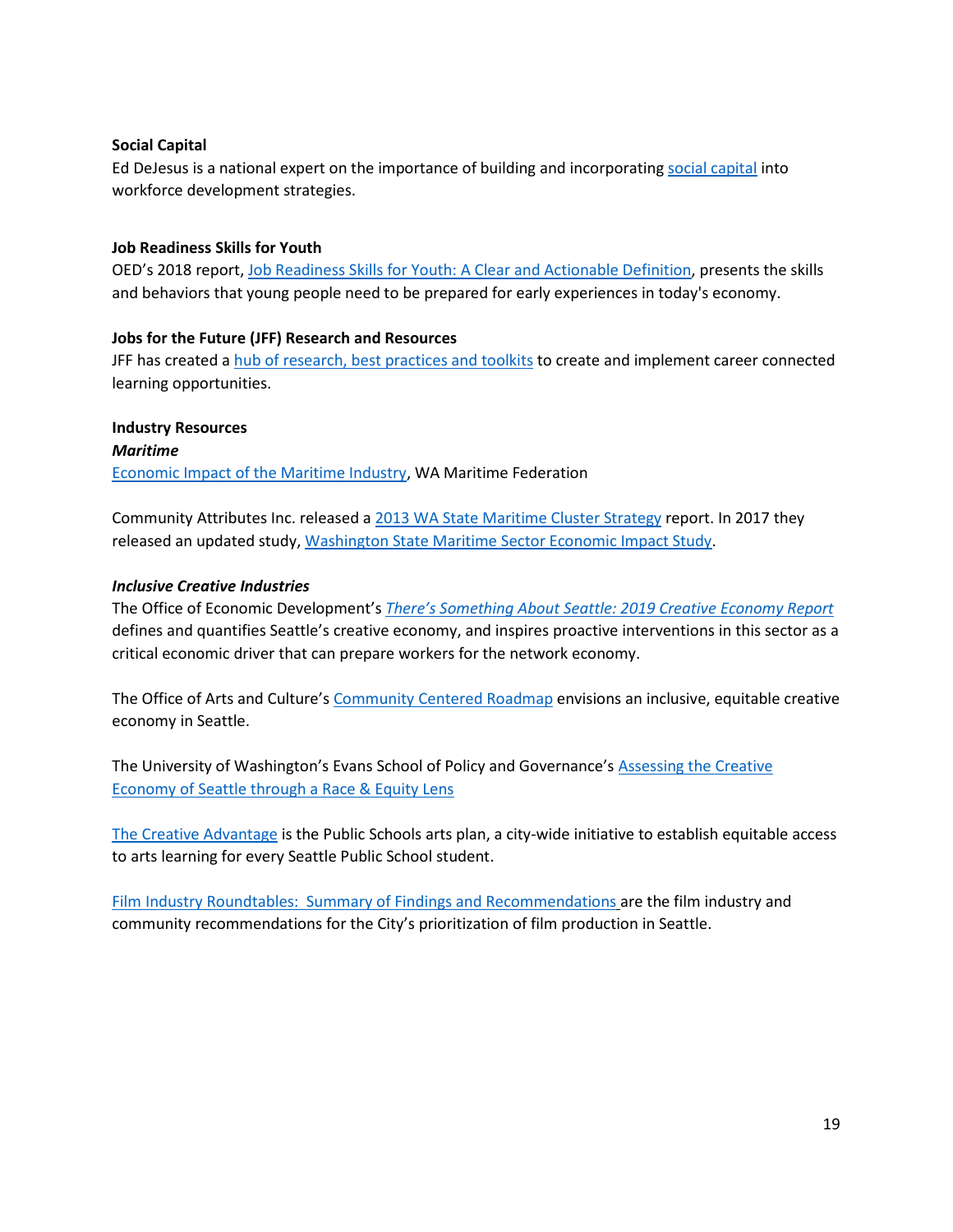# Career Connected Learning Grant Opportunity Request for Proposals

## **Cover Sheet**

## **Organization Information**

| <b>Organization Name</b>                      |  |
|-----------------------------------------------|--|
| <b>Agency Primary Contact Information</b>     |  |
| (Name, email, phone number)                   |  |
| Leader Contact Information (Name, email)      |  |
| <b>Agency Address</b>                         |  |
|                                               |  |
| Agency Phone Number (if different from above) |  |
| Agency Website                                |  |
| Agency Type (Community Based Organization,    |  |
| School, Government or Public Agency, Other-   |  |
| please specify)                               |  |

## **Proposal Overview**

| Program Name                              |                                                  |                                     |
|-------------------------------------------|--------------------------------------------------|-------------------------------------|
| <b>Career Connected Learning Activity</b> | <b>Career Awareness</b>                          | $\Box$ Career Preparation           |
| (Check all that apply)                    | Career Exploration<br>$\Box$ Career Launch       |                                     |
| <b>Industry Connection</b>                | <b>Information Technology</b>                    | $\Box$ Maritime<br>Clean Technology |
| (Check all that apply)                    | <b>Inclusive Creative Industries</b>             | $\Box$ Manufacturing                |
| <b>Funding Amount Requested</b>           |                                                  |                                     |
| <b>Expected Number of Youth Served</b>    |                                                  |                                     |
| <b>Focus Youth</b>                        | African American/Black                           | Immigrant/Refugee                   |
| (Check all that apply)                    | Underserved Asian                                | Youth at risk of not                |
|                                           | $\Box$ Native American / Alaska Native           | completing high school              |
|                                           | $\Box$ Latinx                                    | <b>Opportunity Youth</b>            |
|                                           | $\Box$ Pacific Islander                          | $\Box$ Youth experiencing           |
|                                           |                                                  | homelessness/ housing instability   |
|                                           |                                                  | $\Box$ LGBTQ youth                  |
|                                           |                                                  | $\Box$ Foster Youth                 |
| Employer Partner(s)                       |                                                  |                                     |
| <b>Agency Type (Community Based</b>       |                                                  |                                     |
| Organization, School, Government or       |                                                  |                                     |
| Public Agency, Other - please specify)    |                                                  |                                     |
| How will the requested funds be used?     | Create a new program                             |                                     |
| (Check all that apply)                    | Serve additional participants                    |                                     |
|                                           | Add additional activities to current programming |                                     |